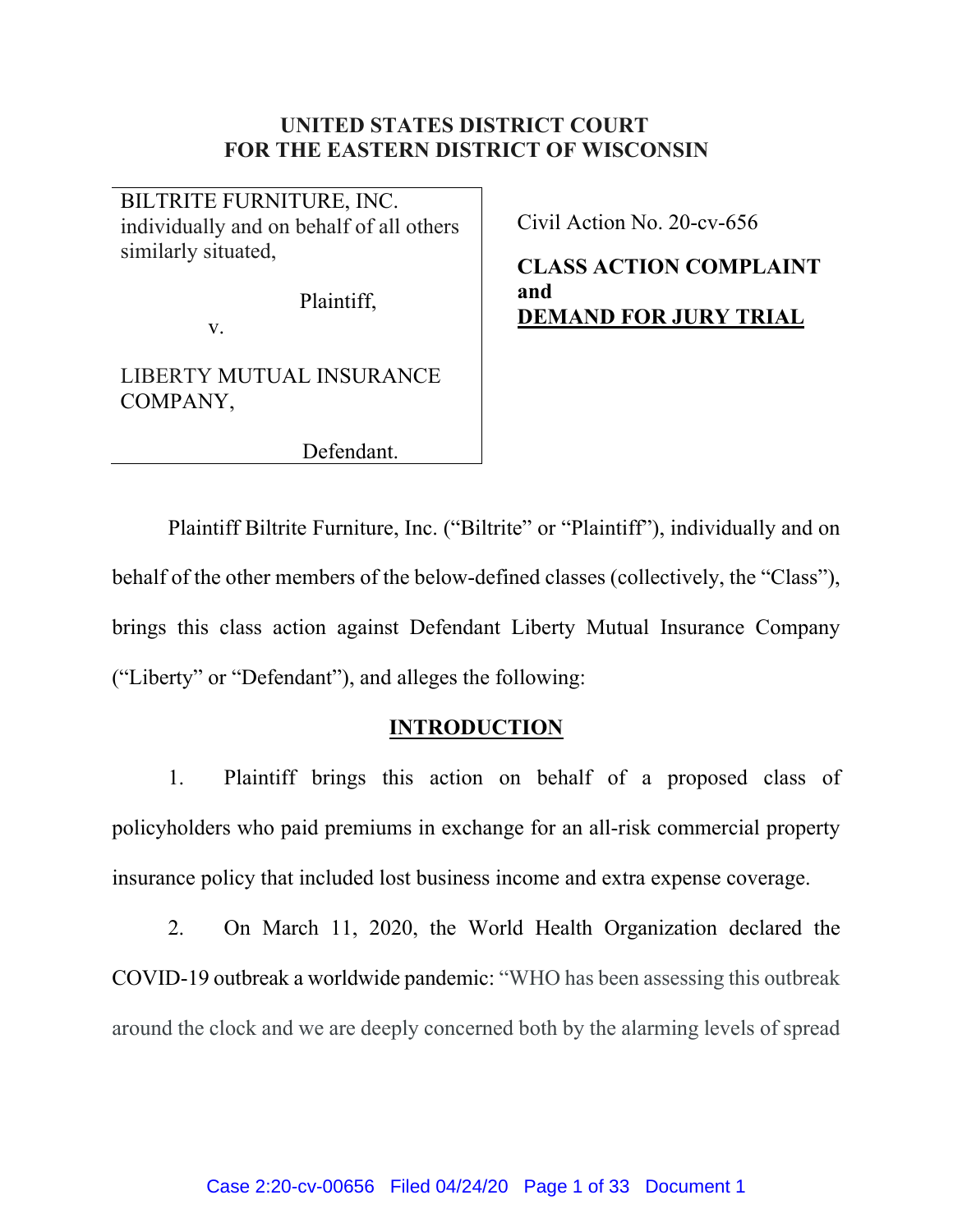and severity, and by the alarming levels of inaction. We have therefore made the assessment that COVID-19 can be characterized as a pandemic."1

3. On March 16, 2020, the Centers for Disease Control and Prevention and members of the national Coronavirus Task Force issued to the American public guidance, styled as "30 Days to Slow the Spread" for stopping the spread of COVID-19. This guidance advised individuals to adopt far-reaching social distancing measures, such as working from home, avoiding shopping trips and gatherings of more than 10 people, and staying away from bars, restaurants, gyms and food courts.<sup>2</sup>

4. Following this advice, many state governments, including Wisconsin, took measures in the form of Emergency Orders to protect the health and safety of their residents from the human-to-human and surface-to-human spread of COVID-19.

5. As a result, many governmental entities, including Wisconsin, entered civil authority orders suspending or severely limiting business operations of "nonessential businesses" that interact with the public and provide gathering places for the individuals.

<sup>1</sup> *See* https://www.who.int/dg/speeches/detail/who-director-general-s-opening-remarks-atthe-media-briefing-on-COVID-19 11-march-2020

<sup>2</sup> https://www.whitehouse.gov/wp‐ content/uploads/2020/03/03.16.20coronavirus‐guidance 8.5x11 315PM.pdf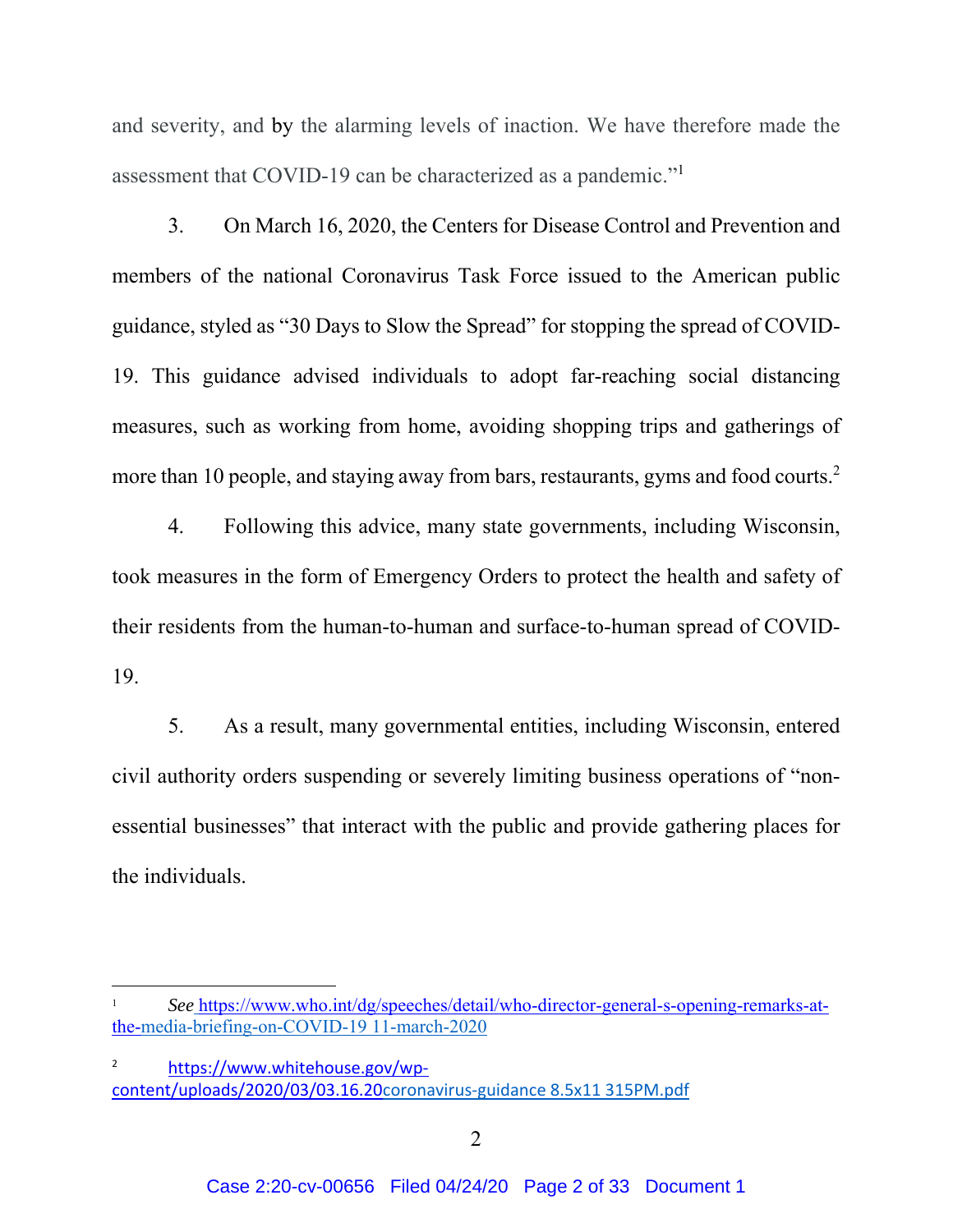6. Over 40 states within the United States issued some type of "stay-athome" Emergency Order closing private non-essential business operations.

7. The result of these closures has been catastrophic for most of these nonessential businesses, especially retail establishments that were forced to close, furlough employees, and endure a sudden shutdown of cash flow that threatens their survival.

8. Many businesses pay significant premiums to insure against such catastrophic events like the government-issued orders mandating suspension of business activities through all-risk commercial property insurance policies.

9. These policies promise to indemnify the policyholder for actual business losses incurred when business operations are involuntarily suspended, interrupted, curtailed, when public access is prohibited because of direct physical loss or damage to the property, or by a civil authority order that restricts or prohibits access to the property. This coverage, generally known as "business interruption coverage," is standard in most all-risk commercial property insurance policies.

10. Defendant, and most insurers that underwrote all-risk commercial property insurance policies with business interruption coverage, are denying their obligation to pay for business income losses and other covered expenses incurred by policyholders for the physical loss and damage to the insured property from measures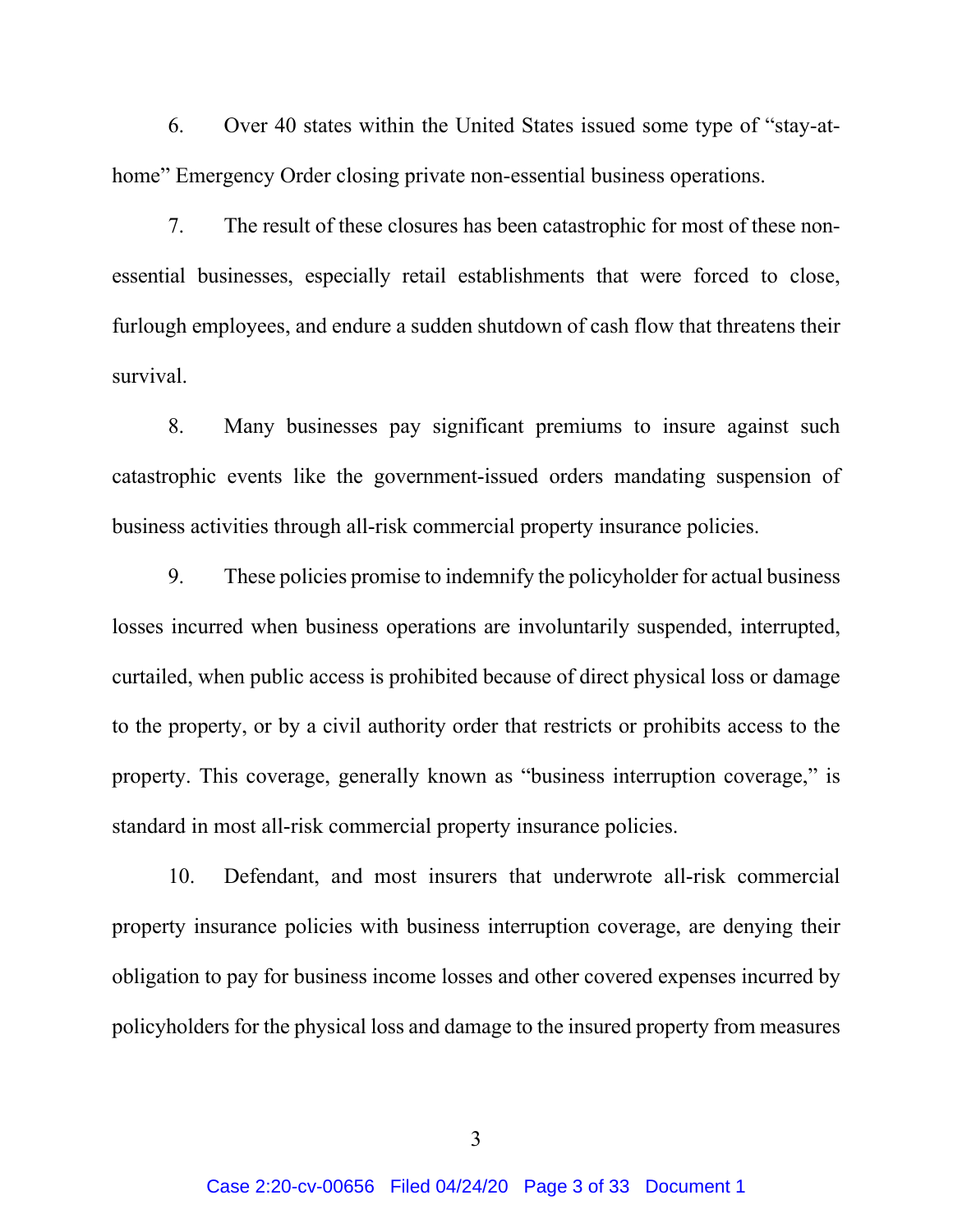put in place by the civil authorities to stop the spread of COVID-19 among the population.

11. Plaintiff through this action seeks a declaratory judgment that affirms that the orders issued by civil authorities to stop the spread of the COVID-19 outbreak triggers coverage, has caused physical property loss and damage to the insured property, provides coverage for future civil authority orders that result in future suspensions or curtailments of business operations, and finds that Defendants are liable for the losses suffered by policyholders.

12. In addition, this action brings a claim against Defendant for its breach of its contractual obligation under common all-risk commercial property insurance policies to indemnify Plaintiff and others similarly situated for business losses and extra expenses, and related losses resulting from actions taken by civil authorities to stop the human-to-human and surface to human spread of the COVID-19 outbreak.

13. Plaintiff brings this action on behalf of a proposed class of policyholders who paid premiums in exchange for an all-risk commercial property insurance policy that included lost business income and extra expense coverage.

#### **JURISDICTION AND VENUE**

14. This Court has jurisdiction over this action pursuant to 28 U.S.C. § 1332 because (a) Plaintiff and Defendant are citizens of different states (b) this is a class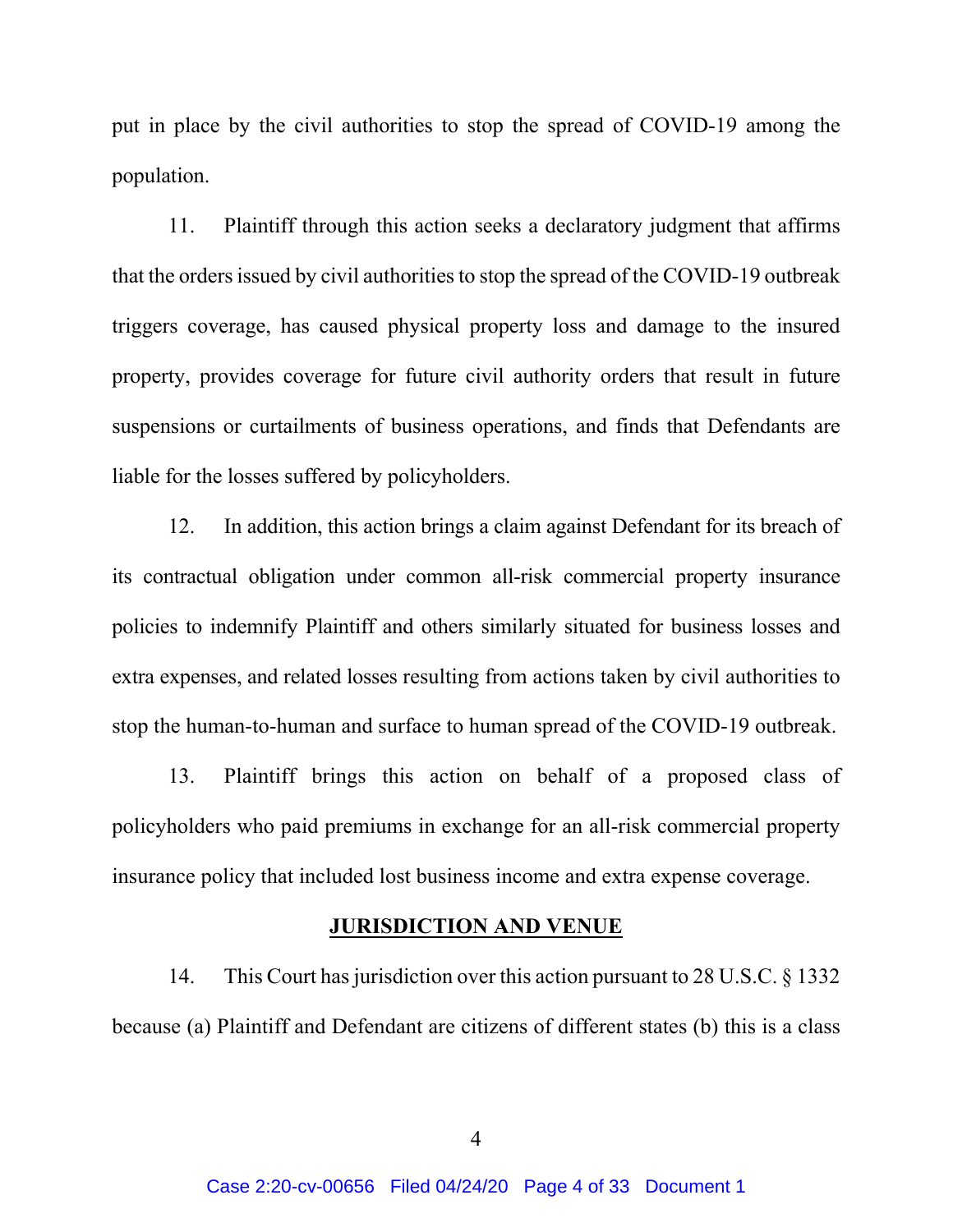action in which the amount in controversy exceeds \$5,000,000, exclusive of interest and costs and (c) and no relevant exceptions apply to this claim.

15. Venue is proper in this District pursuant to 28 U.S.C. §1391 in that Plaintiff is located in this and Defendant does business in this District and thus resides in this District, in accordance with 28 U.S.C. §1391.

#### **PARTIES**

16. Biltrite is a Wisconsin corporation, with its place of business located in Milwaukee County, Wisconsin. Since 1928, Biltrite has operated a retail furniture and mattress store in Milwaukee County, whose success depends on patrons being able to shop in its facility.

17. Liberty Mutual is one of the world's largest property and casualty insurers with its principal place of business located at 175 Berkley Street, Boston, Massachusetts. Liberty Mutual through its subsidiaries, directly and indirectly, issue, among other things, property insurance.

18. Liberty Mutual Liberty Mutual issued to Plaintiff Policy No BKS (20) 56 96 21 15 for the policy period between November 1, 2019 through November 1, 2020 (the "Policy").

19. Plaintiff has continually and without interruption paid the policy premiums to Liberty Mutual specifically to provide coverages for coverage of lost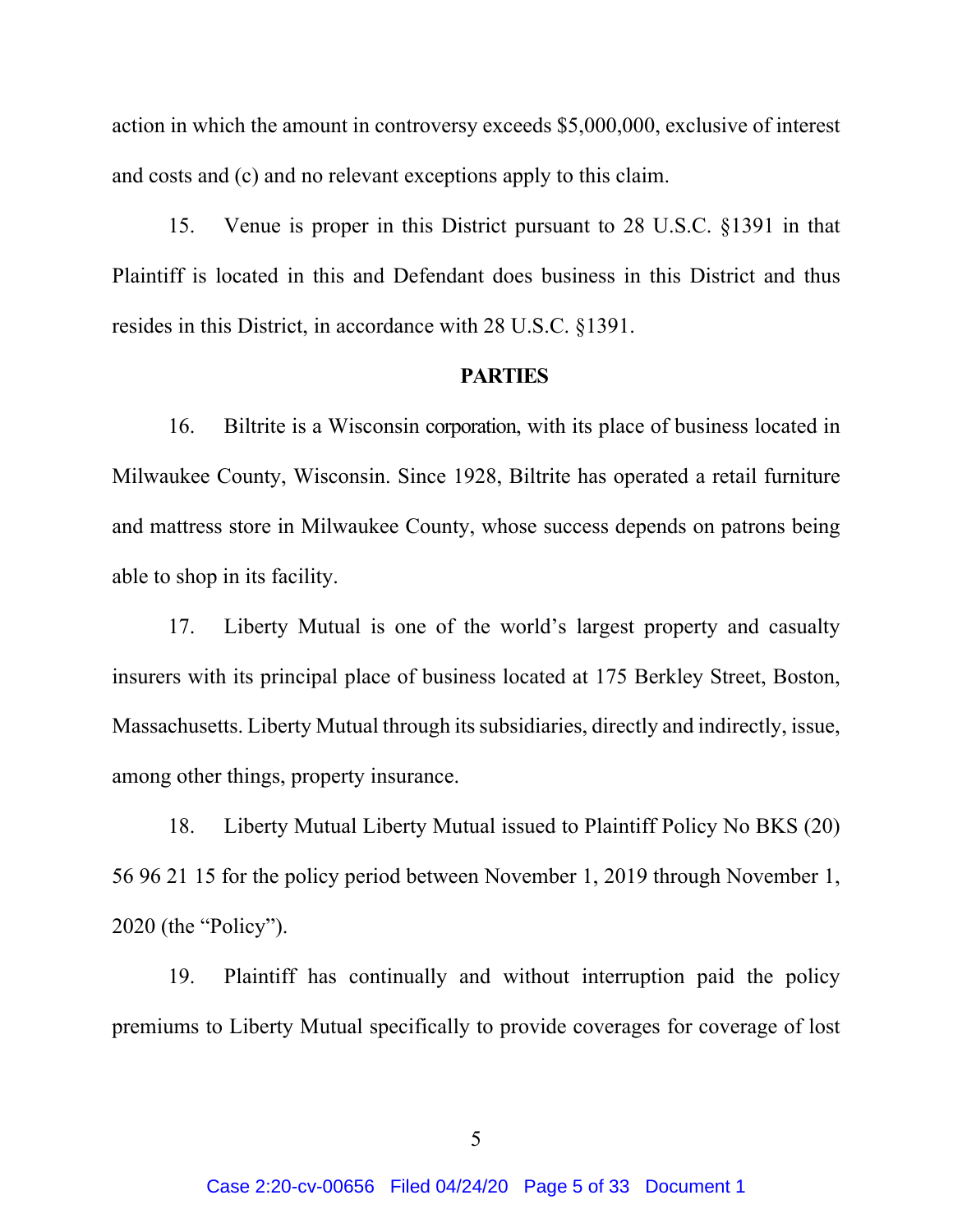business income and extra expenses in the event of an involuntary business interruption.

## **FACTUAL BACKGROUND**

## **A. Defendant's Standard, Uniform All-Risk Commercial Property Insurance Policies**

20. Liberty Mutual's insurance policies issued to Plaintiff and the Class Members are "all risk" commercial property policies that cover loss or damage to the covered premises resulting from all risks other than those expressly excluded.

21. Plaintiff and Class Members do not participate in the drafting or negotiating of their policies with Liberty Mutual.

22. The Policy, as well as the policies of other Class Members (the "Policies"), include standard forms used by Liberty Mutual for all insureds having applicable coverage.

#### **B. Plaintiff's Factual Allegations**

23. Among the coverages provided by the Policy was business interruption insurance, which, generally, would indemnify Plaintiff for lost income and profits if its business were shut down.

24. The Business Income (And Extra Expense) Coverage Form, Commercial Property form CP 00 30 10 12 in the Policy provided coverage for Plaintiff as follows: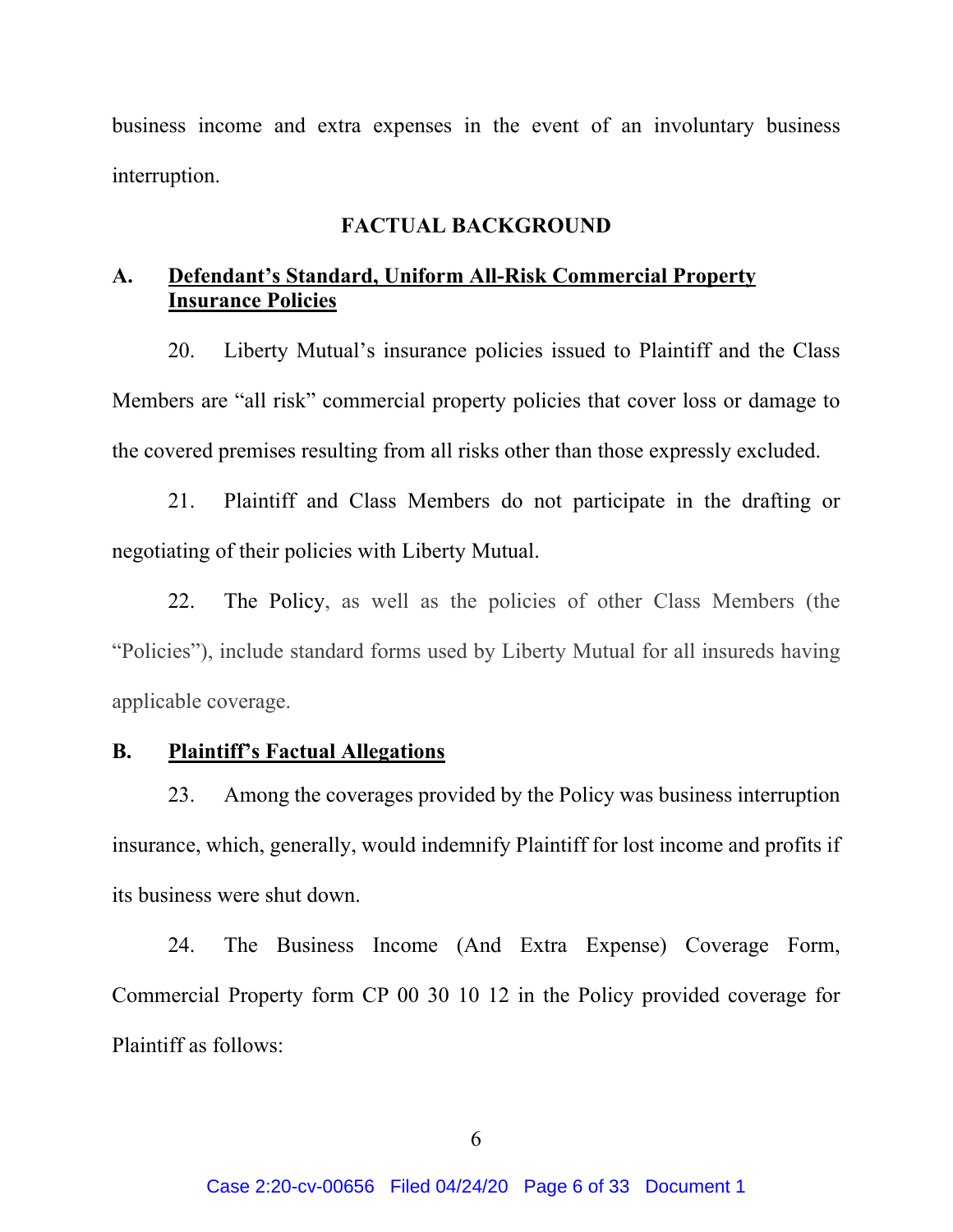We will pay for the actual loss of Business Income you sustain due to the necessary "suspension" of your "operations" during the "period of restoration". The "suspension" must be caused by direct physical loss of or damage to property at premises which are described in the Declarations and for which a Business Income Limit Of Insurance is shown in the Declarations. The loss or damage must be caused by or result from a Covered Cause of Loss. With respect to loss of or damage to personal property in the open or personal property in a vehicle, the described premises include the area within 100 feet of such premises.

25. In the same form, the Policy provided the following additional coverage

for Plaintiff:

- 5. Additional Coverages
- a. Civil Authority

In this Additional Coverage, Civil Authority, the described premises are premises to which this Coverage Form applies, as shown in the Declarations. When a Covered Cause of Loss causes damage to property other than property at the described premises, we will pay for the actual loss of Business Income you sustain and necessary Extra Expense caused by action of civil authority that prohibits access to the described premises, provided that both of the following apply:

(1) Access to the area immediately surrounding the damaged property is prohibited by civil authority as a result of the damage, and the described premises are within that area but are not more than one mile from the damaged property; and

(2) The action of civil authority is taken in response to dangerous physical conditions resulting from the damage or continuation of the Covered Cause of Loss that caused the damage, or the action is taken to enable a civil authority to have unimpeded access to the damaged property.

Civil Authority Coverage for Business Income will begin 72 hours after the time of the first action of civil authority that prohibits access to the described premises and will apply for a period of up to four consecutive weeks from the date on which such coverage began.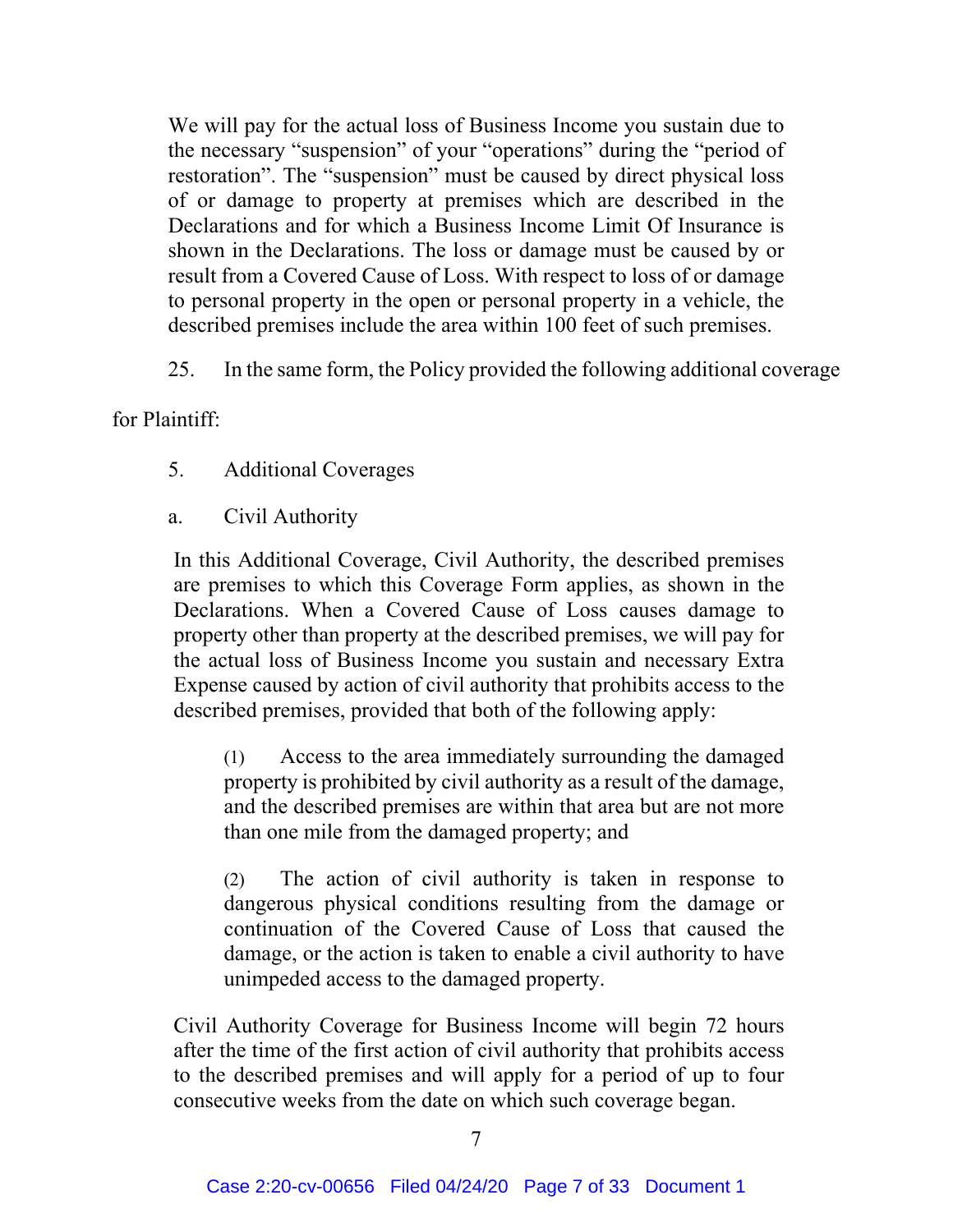Civil Authority Coverage for Extra Expense will begin immediately after the time of the first action of civil authority that prohibits access to the described premises and will end:

(1) Four consecutive weeks after the date of that action; or

When your Civil Authority Coverage for Business Income ends; whichever is later

26. The Business Income (And Extra Expense) Coverage Form defines

Business Income as:

a. Net Income (Net Profit or Loss before income taxes) that would have been earned or incurred; and

b. Continuing normal operating expenses incurred, including payroll.

27. The Business Income (And Extra Expense) Coverage Form defines

Extra Expense as:

necessary expenses you incur during the "period of restoration" that you would not have incurred if there had been no direct physical loss or damage to property caused by or resulting from a Covered Cause of Loss. We will pay Extra Expense (other than the expense to repair or replace property) to:

(1) Avoid or minimize the "suspension" of business and to continue operations at the described premises or at replacement premises or temporary locations, including relocation expenses and costs to equip and operate the replacement location or temporary location.

(2) Minimize the "suspension" of business if you cannot continue "operations". We will also pay Extra Expense to repair or replace property, but only to the extent it reduces the amount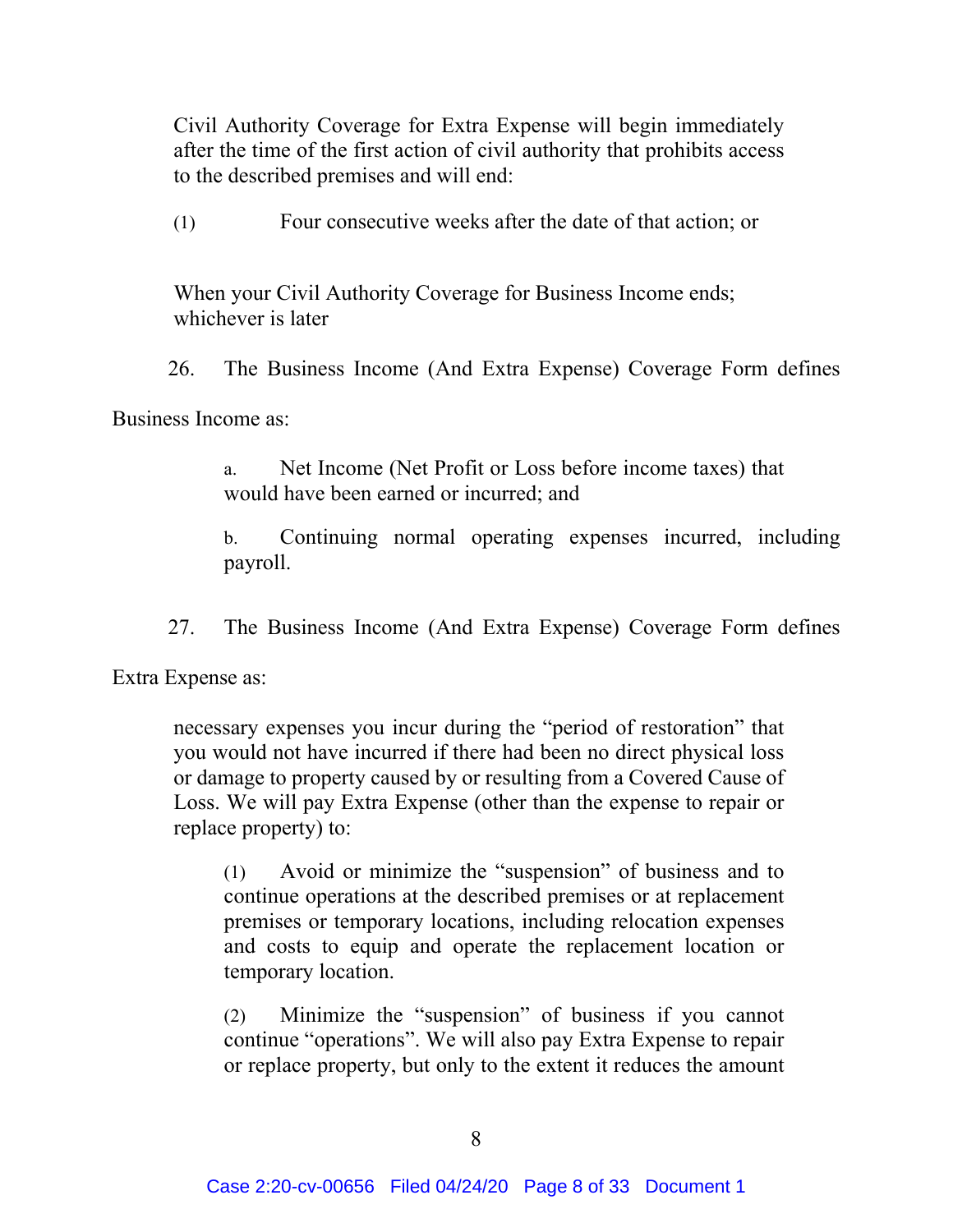of loss that otherwise would have been payable under this Coverage Form.

28. Plaintiff and all similarly situated Class Members have suffered a direct physical loss of and damage to their property because they have been unable to use their property for its intended purpose.

29. On or about April 5, 2020, Plaintiff was advised that its claim with Liberty Mutual for business interruption insurance was denied because Plaintiff had not suffered direct physical loss or damage for purposes of that coverage and that no surrounding property had suffered direct physical loss or damage or for purposes of the Civil Authority coverage.

30. Liberty Mutual's denial was wrongful because Biltrite had suffered direct physical loss or damage within the definition of the Policy.

31. As drafter of the Policy, if Liberty Mutual had wished to exclude from coverage as "physical loss or damage" loss of use of property that has not been physically altered, it could have used explicit language stating such a definition of "physical loss or damage". It did not do so.

32. Any Virus and Bacteria endorsement does not apply because Plaintiff's and other Class Members' losses were not caused by a "virus, bacterium or other microorganism that induces or is capable of inducing physical distress, illness or disease". Rather, the efficient proximate cause of Plaintiff's, and other Class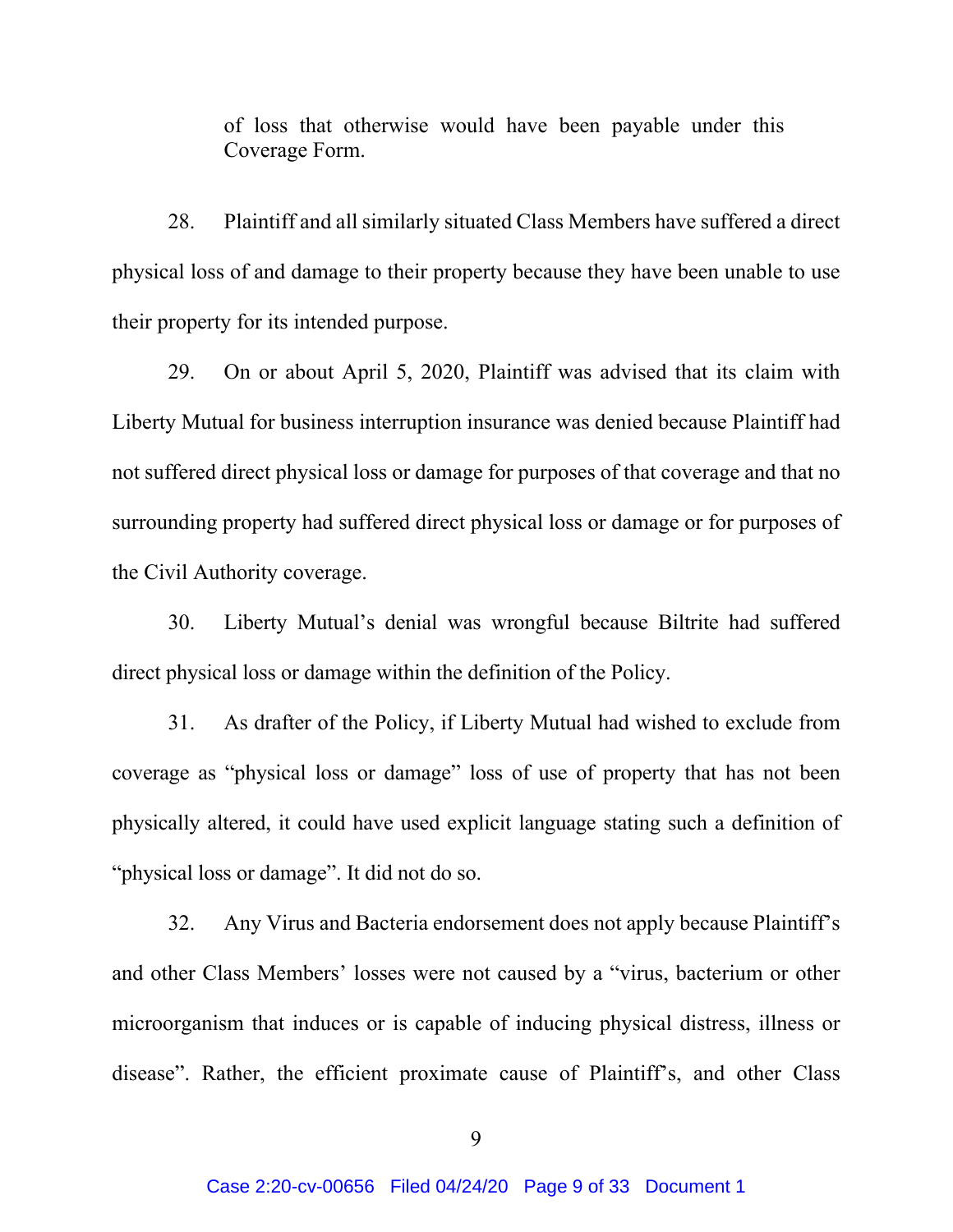Members' losses, were precautionary measures taken by the State of Wisconsin and other governmental authorities to prevent the spread of COVID-19 in the future, not because coronavirus was found in or on Plaintiff's insured property.

## **C. The COVID-19 Pandemic has Affected Liberty Mutual's Policyholders Nationwide**

33. COVID-19 has and will continue to impact private commercial property in Wisconsin and throughout the United States, threatening the survival of thousands of retail establishments, and other businesses that have had their business operations suspended or curtailed indefinitely by order of civil authorities.

34. Over 40 states and numerous local governments have enacted "stay-athome" orders, and at least thirty-five states have closed all non-essential businesses with other states and local government having issued orders curtailing business operations, like those of the Plaintiff and other Class Members.

35. No insurer intends to cover any losses caused by the COVID-19 pandemic.

36. In addition, many state departments of insurance have issued advisories to business owners, to discourage business owners from filing claims, that COVID-19 is not an insured peril and there will be no coverage for business interruption.

37. The insurance industry has actively advising state Insurance Commissioners that they do not intend to provide coverage for business interruption related to COVID-19.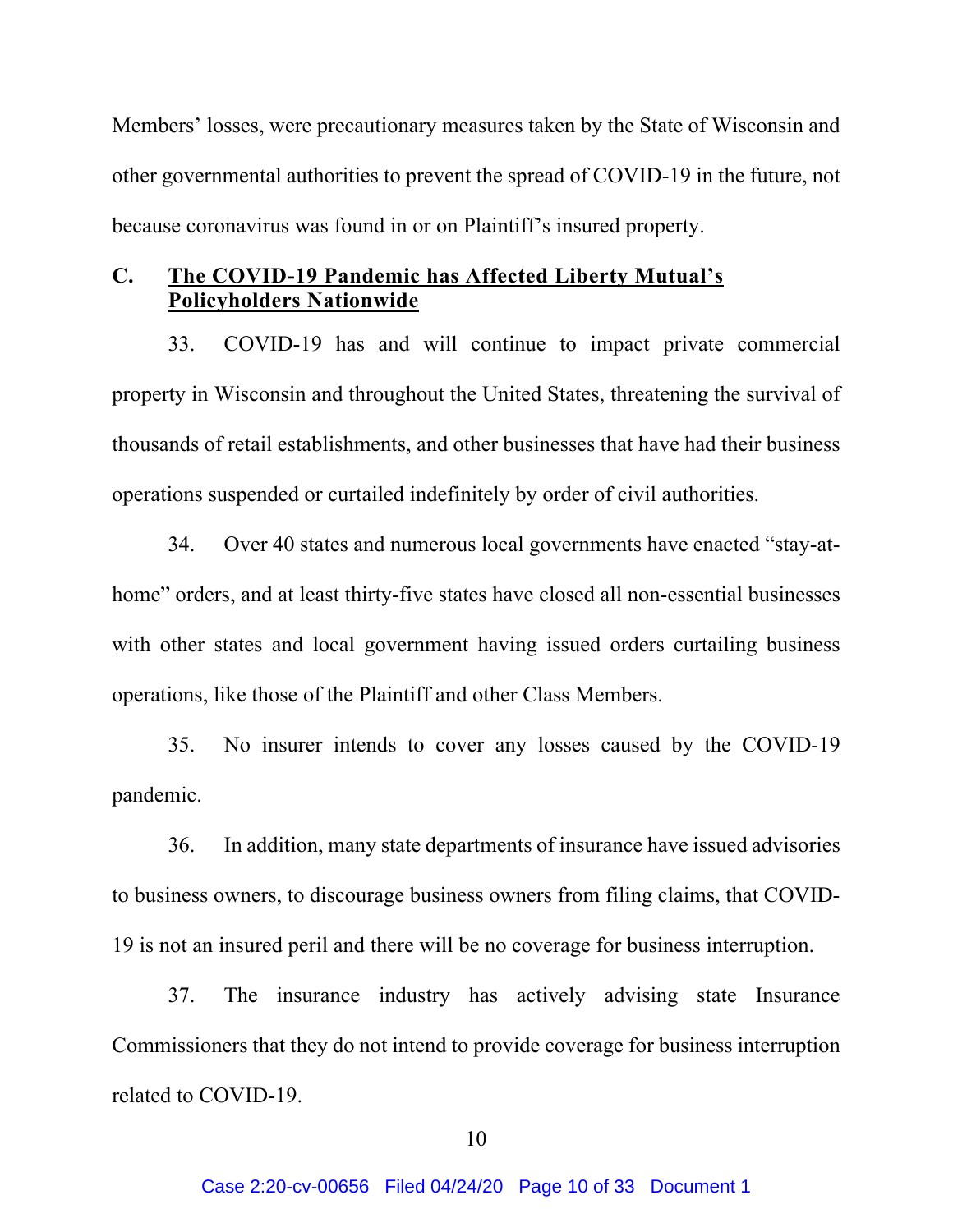38. As a result, many businesses that maintain commercial multi-peril insurance policies with business interruption coverage, like Plaintiff and Class Members, will have significant uninsured losses because the insurance industry is stating that such policies do not cover COVID-19.

39. The State of Connecticut Insurance Department, Maryland Insurance Administration, and the West Virginia Office of the Insurance Commissioner issued nearly identical notices supporting the insurance companies' reasons for denying business interruption claims, stating that the potential loss costs from such perils [like COVID-19] are so extreme that providing coverage would jeopardize the financial solvency of property insurers.3

40. John F. King, Insurance and Safety Fire Commission for the State of Georgia issued Bulletin 20-EX-3 stating that losses from COVID-19 are excluded losses.<sup>4</sup>

41. Vicki Schmidt, Kansas Insurance Department Commission issued a similar Bulletin stating it was her "understanding it is unlikely that a business policy would cover losses related to COVID-19."5

<sup>&</sup>lt;sup>3</sup> See https://portal.ct.gov/CID/Coronavirus/Business-Interruption-Insurance-Notice; https://insurance.maryland.gov/Pages/newscenter/NewsDetails.aspx?NR=2020256; https://www.wvinsurance.gov/Portals/0/pdf/pressrelease/20- 08%20Business%20Interruption%20Insurance.pdf?ver=2020-03-26-222830-620.

<sup>4</sup> https://www.oci.ga.gov/ExternalResources/Announcements/Bulletin-3172020-1619.pdf.

<sup>&</sup>lt;sup>5</sup> https://insurance.ks.gov/documents/department/COVID19-FAQ.pdf.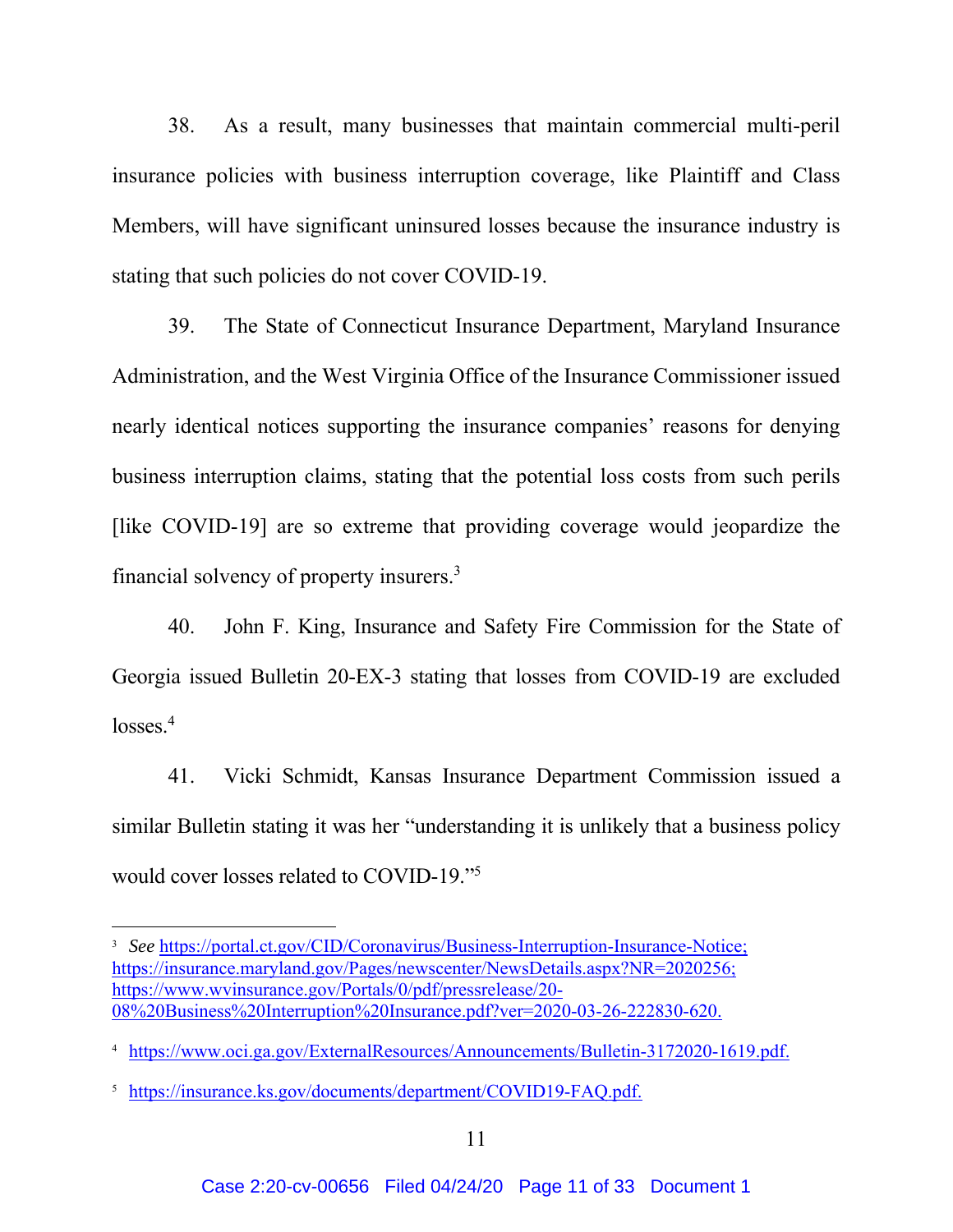42. In the wake of the pronouncements set forth above, in other states proposed legislation has been introduced requiring every insurance policy insuring against loss or damage to property, which includes the loss of use and occupancy and business interruption, be construed to include, among other covered perils, coverage for business interruption because of global virus transmission or pandemic.<sup>6</sup>

#### **D. The Wisconsin Closure Orders**

43. On March 12, 2020, Wisconsin Governor Tony Evers issued Executive Order 72<sup>7</sup>, "Declaring a Health Emergency in Response to the COVID-19 Coronavirus." In the accompanying press release, Governor Evers reminded people of simple steps to avoid getting sick, including frequent hand washing, covering coughs and sneezes, and staying home when sick.

44. On March 16, 2020, Governor Evers issued Emergency Order 4, effective at 12:01 am on March 17, 2020,<sup>8</sup> ordering "a statewide moratorium on mass gatherings of 50 people or more to mitigate the spread of COVID-19." Restaurants and bars were limited to "50 percent of seating capacity or 50 total people, whichever

<sup>6</sup> *See* House Bill No. 858, State of Louisiana House of Representatives. Similar legislation has been introduced in Massachusetts (Senate Bill Senate Docket. 2888); Wisconsin Wisconsin (Assembly No. 3844); Sate of New York (Assembly 10226); and Ohio (House Bill No. 589).

<sup>7</sup> https://evers.wi.gov/Documents/EO/EO072-DeclaringHealthEmergencyCOVID-19.pdf

<sup>8</sup> https://evers.wi.gov/Documents/EO/DHSOrderMassGatheringsof50orMore.pdf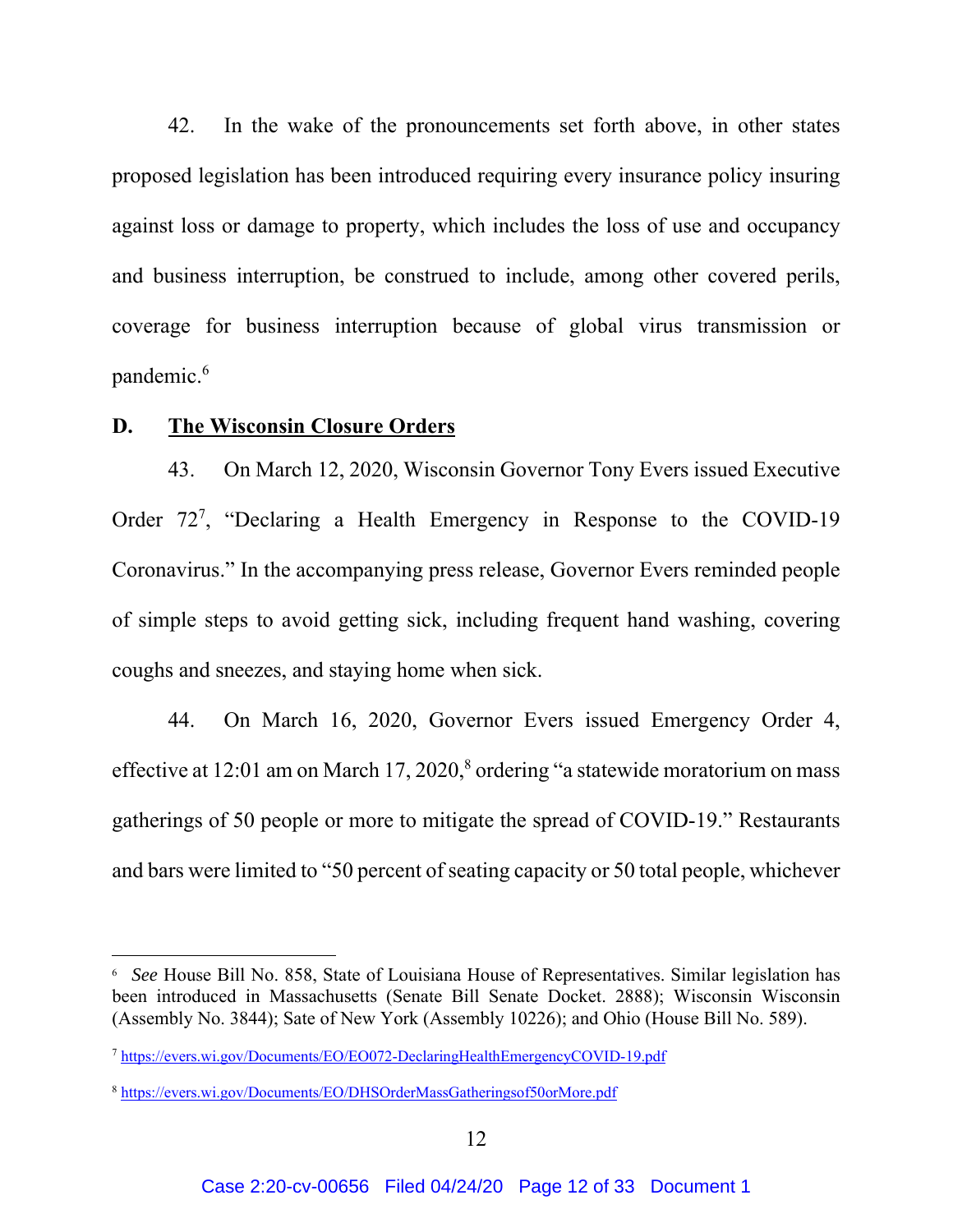is less," and were required to maintain "distancing of 6 feet between tables, booths, bar stools, and ordering counters."

45. On March 17, 2020, Governor Evers issued Emergency Order 5, effective at 5:00 pm on March 17,  $2020^9$ , prohibiting gatherings of "10 or more people in a single room or single confined space at the same time." Restaurants were allowed to "remain open for take-out or delivery service only," and were required to "preserve social distancing of six feet between customers during pick up."

46. On March 20, 2020, Governor Evers issued Emergency Order  $8^{10}$ , "Updated Mass Gathering Ban," further detailing the limit on bars and restaurants to take-out and delivery (with no delivery of alcoholic beverages to retail customers unless they paid in person).

47. On March 24, 2020, Governor Evers issued Emergency Order  $12^{11}$ , a "Safer At Home Order." Governor Evers stated "Despite prior emergency orders banning mass gatherings, the rates of infection continue to drastically increase, necessitating additional measures to slow the rate of infection and save lives." All individuals present within the state were ordered, "to stay at home or their place of

<sup>9</sup> https://evers.wi.gov/Documents/COVID19/UPDATEDOrder10People.pdf

<sup>10</sup> https://evers.wi.gov/Documents/COVID19/EMO08-MassGathering10v.2.pdf

<sup>11</sup> https://evers.wi.gov/Documents/COVID19/EMO08-MassGathering10v.2.pdf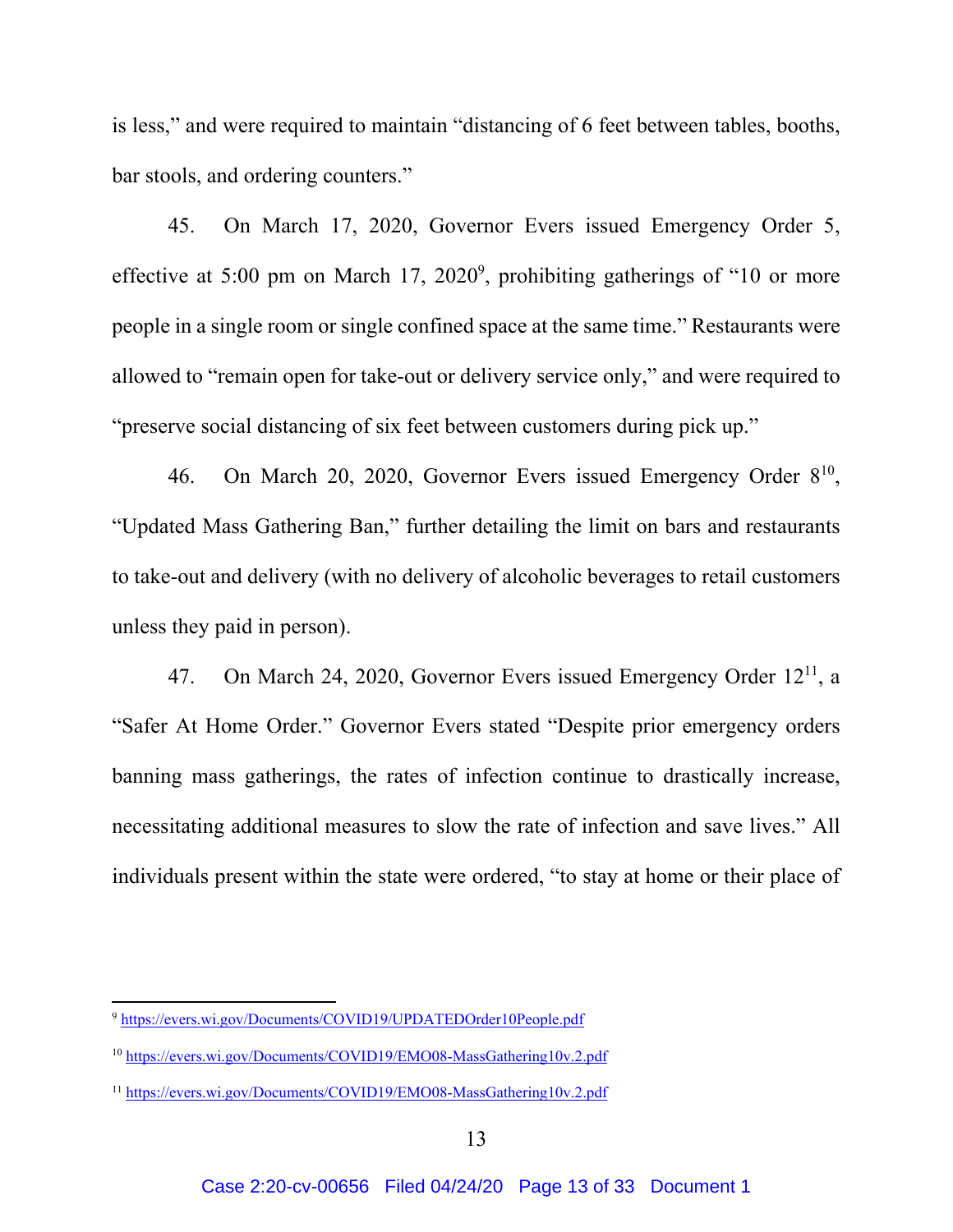residence," with certain exceptions. Bars and restaurants remained limited to takeout and delivery (with no delivery of alcoholic beverages to retail customers).

## **CLASS ACTION ALLEGATIONS**

48. Plaintiff brings this lawsuit pursuant to Federal Rule of Civil Procedure

 $23(a)$  and  $(b)(3)$  on behalf of themselves and all other persons similarly situated.

49. The Nationwide Class is defined as:

All entities who have entered into standard all-risk commercial property insurance policies with Liberty Mutual , where such policies provide for business income loss and extra expense coverage and do not exclude coverage for pandemics, and who have suffered losses due to measures put in place by civil authorities' stay-at-home or shelter-in-place orders since March 15, 2020.

The Wisconsin Sub-Class is defined as:

All entities who have entered into standard all-risk commercial property insurance policies with Liberty Mutual to insure property in Wisconsin, where such policies provide for business income loss and extra expense coverage and do not exclude coverage for pandemics, and who have suffered losses due to measures put in place by civil authorities' stay-at-home or shelter-in-place orders since March 15, 2020.

Excluded from each class are the Defendant, its employees, officers, directors, legal representatives, heirs, successors, and wholly or partly owned subsidiaries or affiliated companies; Class Counsel and their employees; and the judicial officers and their immediate family members and associated court staff assigned to this case.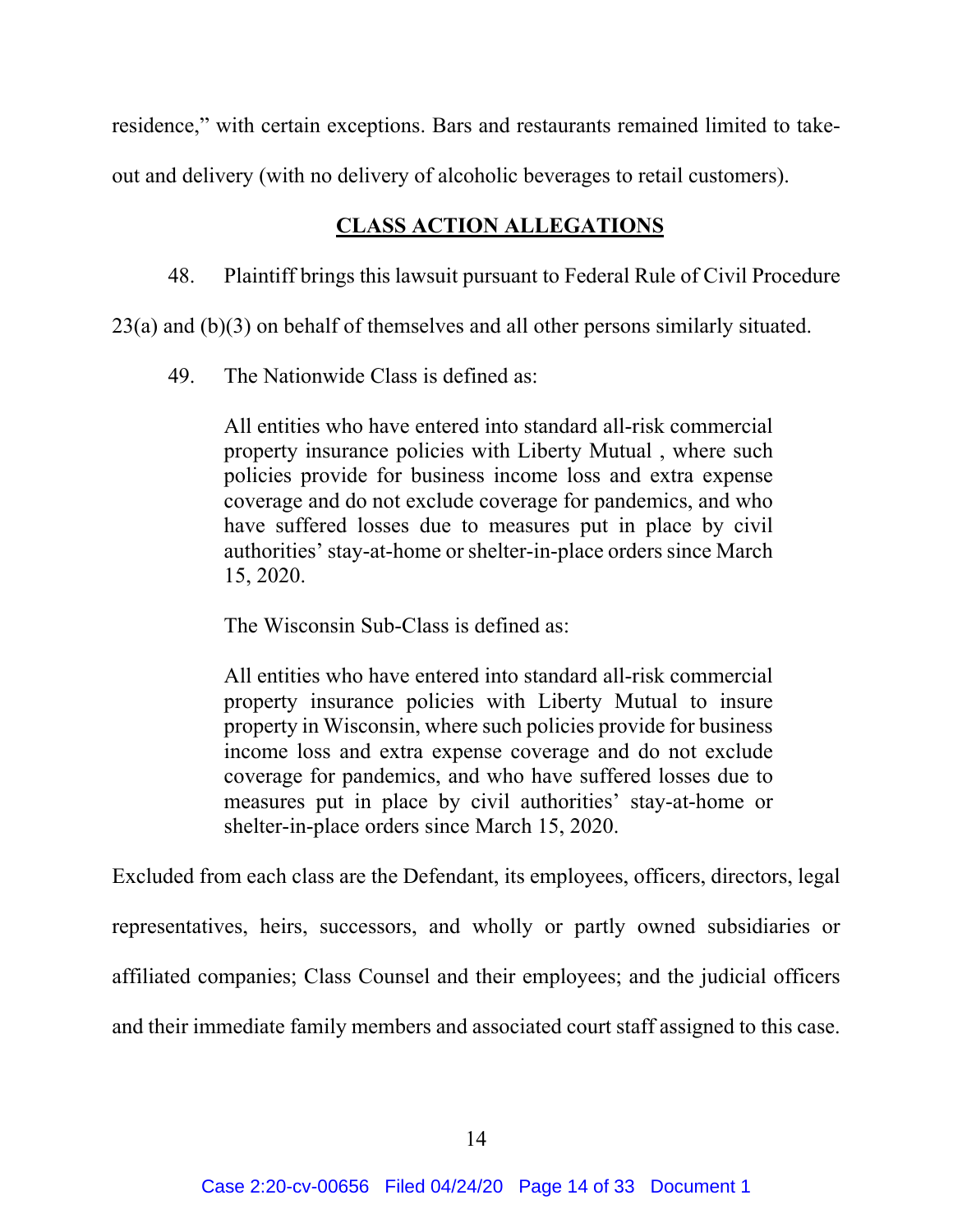50. Plaintiff reserves the right to modify, expand, or amend the definitions of the proposed classes following discovery and before the Court determines whether class certification is appropriate.

51. Certification of Plaintiff's claims for class-wide treatment is appropriate because Plaintiff can prove the elements of its claims on a class-wide basis using the same evidence as would prove those elements in individual actions alleging the same claims.

#### **Numerosity**

52. This action satisfies the requirements of Fed.R.Civ.P. 23(a)(1). The Class numbers at least in the hundreds and consists of geographically dispersed business entities who are insured for business interruption losses. Liberty Mutual sells many insurance policies in the State of Wisconsin and most, if not all, other states and therefore joinder of the Class Members is impracticable.

53. The identity of Class Members is ascertainable, as the names and addresses of all Class Members can be identified in Liberty Mutual's or its agents' books and records.

54. Plaintiff anticipates providing appropriate notice to the certified Class in compliance with Fed. R. Civ. P.  $23(c)(2)(A)$  and/or (B), to be approved by the Court after class certification, or pursuant to court order under Fed. R. Civ. P. 23(d).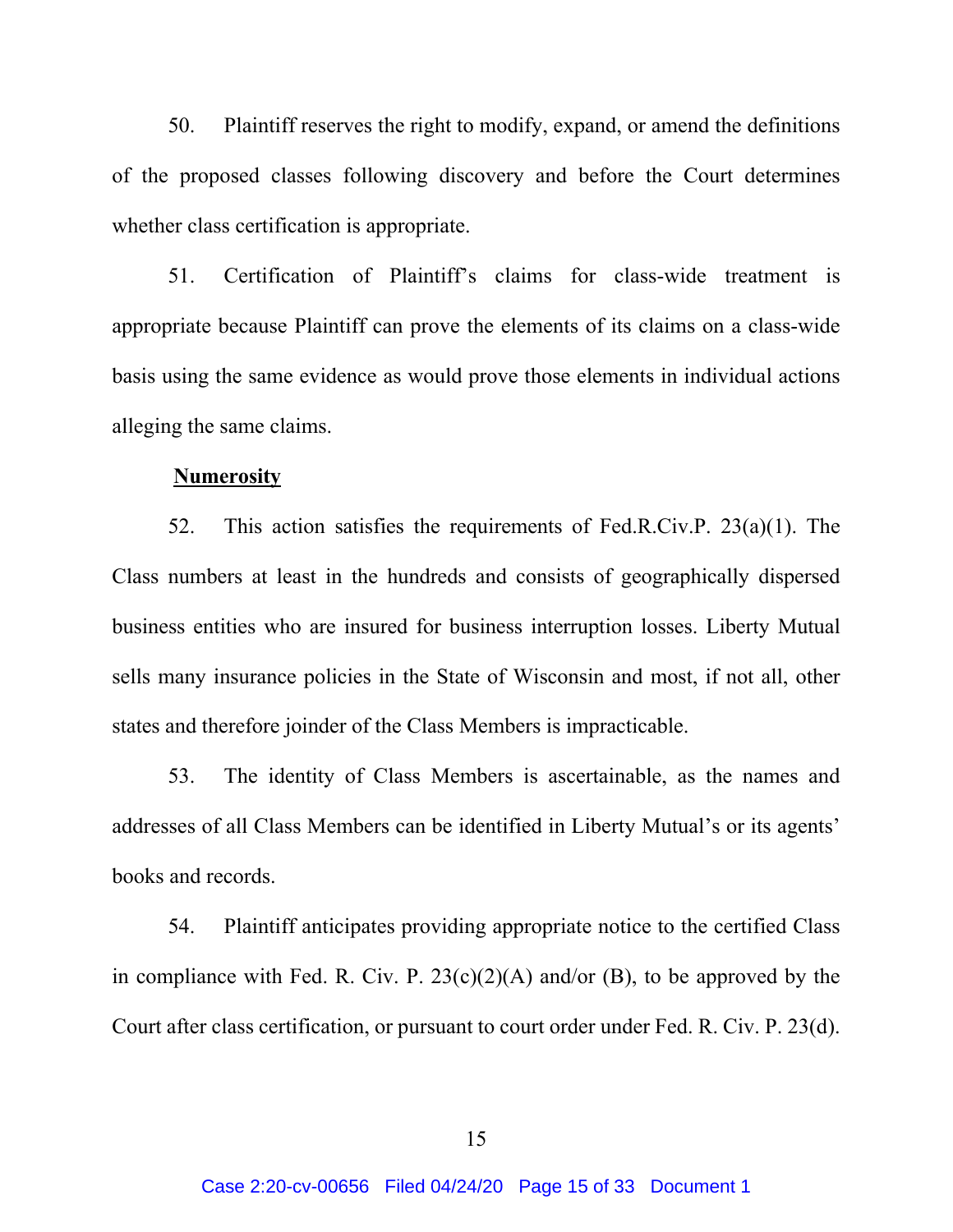#### **Typicality**

55. This action satisfies the requirements of Fed. R. Civ. P. 23(a)(3) because Plaintiff's claims are typical of the claims of each of the Class Members, as all Class Members were and are similarly affected and their claims arise from the same all-risk commercial property insurance policy provisions entered into with Liberty Mutual.

56. Each Class Member's insurance policy contains the same form providing coverage for business income loss. None of the forms excludes coverage due to a governmental action intended to reduce the effect of the ongoing global pandemic.

## **Adequacy of Representation**

57. Plaintiff is committed to prosecuting the action and will fairly and adequately protect the interests of the members of the Class, and has retained counsel competent and experienced in class action litigation, including litigation relating to insurance policies.

58. Plaintiff has no interests antagonistic to or in conflict with other members of the Class. Plaintiff anticipates no difficulty in the management of this litigation as a class action.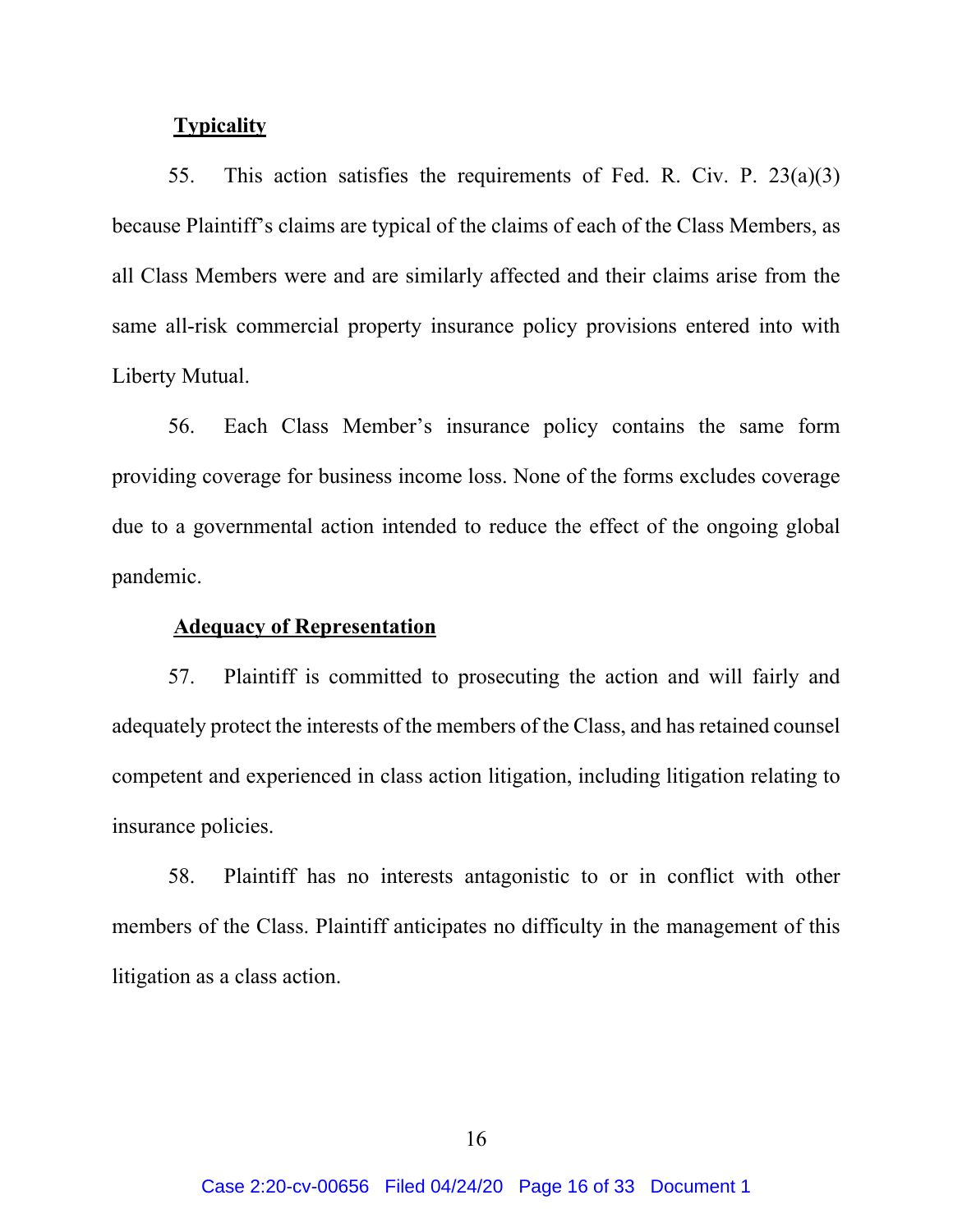59. Plaintiff has no interests antagonistic to or in conflict with other members of the Class. Plaintiff anticipates no difficulty in the management of this litigation as a class action.

#### **Commonality**

60. This action satisfies the requirements of Fed. R. Civ. P.  $23(a)(2)$ because there are questions of law and fact that are common to each of the classes.

61. These common questions predominate over any questions affecting only individual Class Members.

62. The questions of law and fact common to the Class include, but are not

limited to:

- a. Whether there is an actual controversy between Plaintiff and Liberty Mutual as to the rights, duties, responsibilities and obligations of the parties under the business interruption coverage provisions in standard all- risk commercial property insurance policies;
- b. Whether measures to reduce the spread of the COVID-19 pandemic are excluded from Plaintiff's and the Class Members standard all-risk commercial property insurance policies;
- c. Whether the measures put in place by civil authorities to stop the spread of COVID-19 caused physical loss or damage to covered commercial property;
- d. Whether Liberty Mutual has repudiated and anticipatorily breached the all-risk commercial property insurance policies the issued with business interruption coverage by intending to deny claims for coverage; and
- e. Whether Plaintiff and the Class Members suffered damages as a result of the breach or anticipatory breach by Liberty Mutual.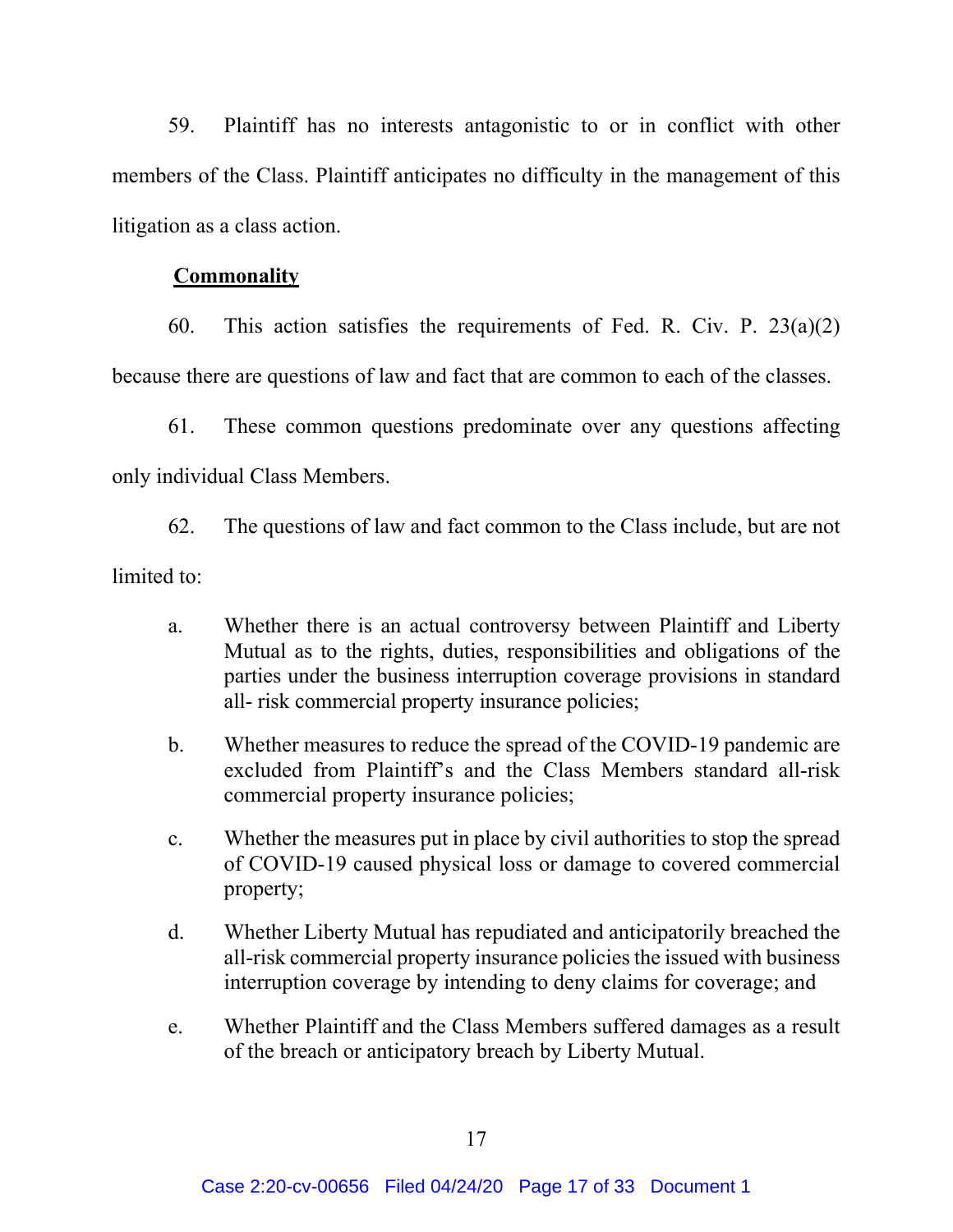#### **Superiority/Predominance**

63. This action satisfies the requirements of Fed. R. Civ. P. 23(b)(3). A class action is superior to other available methods for the fair and efficient adjudication of the rights of the Class Members. The joinder of individual Class Members is impracticable because of the vast number of Class Members who have entered into the standard all-risk commercial property insurance policies with Defendants.

64. Because a declaratory judgment as to the rights and obligations under the uniform all-risk commercial property insurance policies will apply to all Class Members, most or all Class Members would have no rational economic interest in individually controlling the prosecution of specific actions. The burden imposed on the judicial system by individual litigation, and to Liberty Mutual, by even a small fraction of the Class Members, would be enormous.

65. In comparison to separate individual litigation, class action litigation presents far fewer management difficulties, far better conserves the resources of both the judiciary and the parties, and far more effectively protects the rights of each Class Member.

66. The benefits to the legitimate interests of the parties, the Court, and the public resulting from class action litigation substantially outweigh the expenses, burdens, inconsistencies, economic infeasibility, and inefficiencies of individualized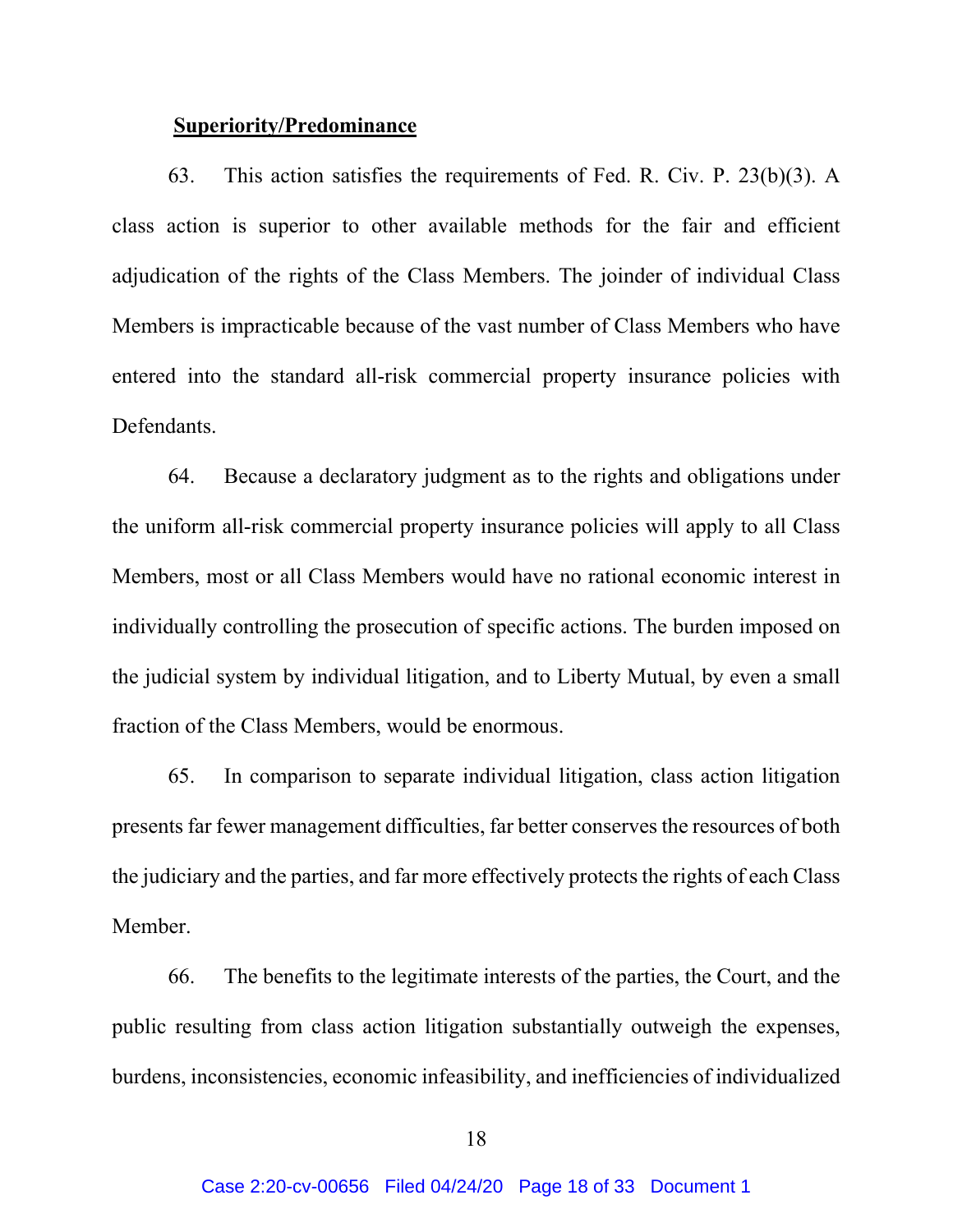litigation. Class adjudication is superior to other alternatives under Fed. R. Civ. P. 23(b)(3)(D). Class treatment will also avoid the substantial risk of inconsistent factual and legal determinations on the many issues in this lawsuit.

67. Plaintiff knows of no obstacles likely to be encountered in the management of this action that would preclude its maintenance as a class action.

68. Rule 23 provides the Court with the authority and flexibility to maximize the efficiencies and benefits of the class mechanism and reduce management challenges.

69. The Court, on a motion by Plaintiff, or on its own determination, may certify nationwide and statewide classes for claims sharing common legal questions; use the provisions of Rule  $23(c)(4)$  to certify particular claims, issues, or common questions of law or of fact for class-wide adjudication; certify and adjudicate bellwether class claims; and use Rule  $23(c)(5)$  to divide any Class into subclasses.

#### **COUNT I**

## **DECLARATORY JUDGMENT – BUSINESS INCOME COVERAGE (Claim Brought on Behalf of the National Class and the Wisconsin Subclass)**

70. Plaintiff repeats the allegations set forth in paragraphs 1 through 69.

71. Plaintiff brings this Count individually and on behalf of the other members of the National Class and Wisconsin Subclass.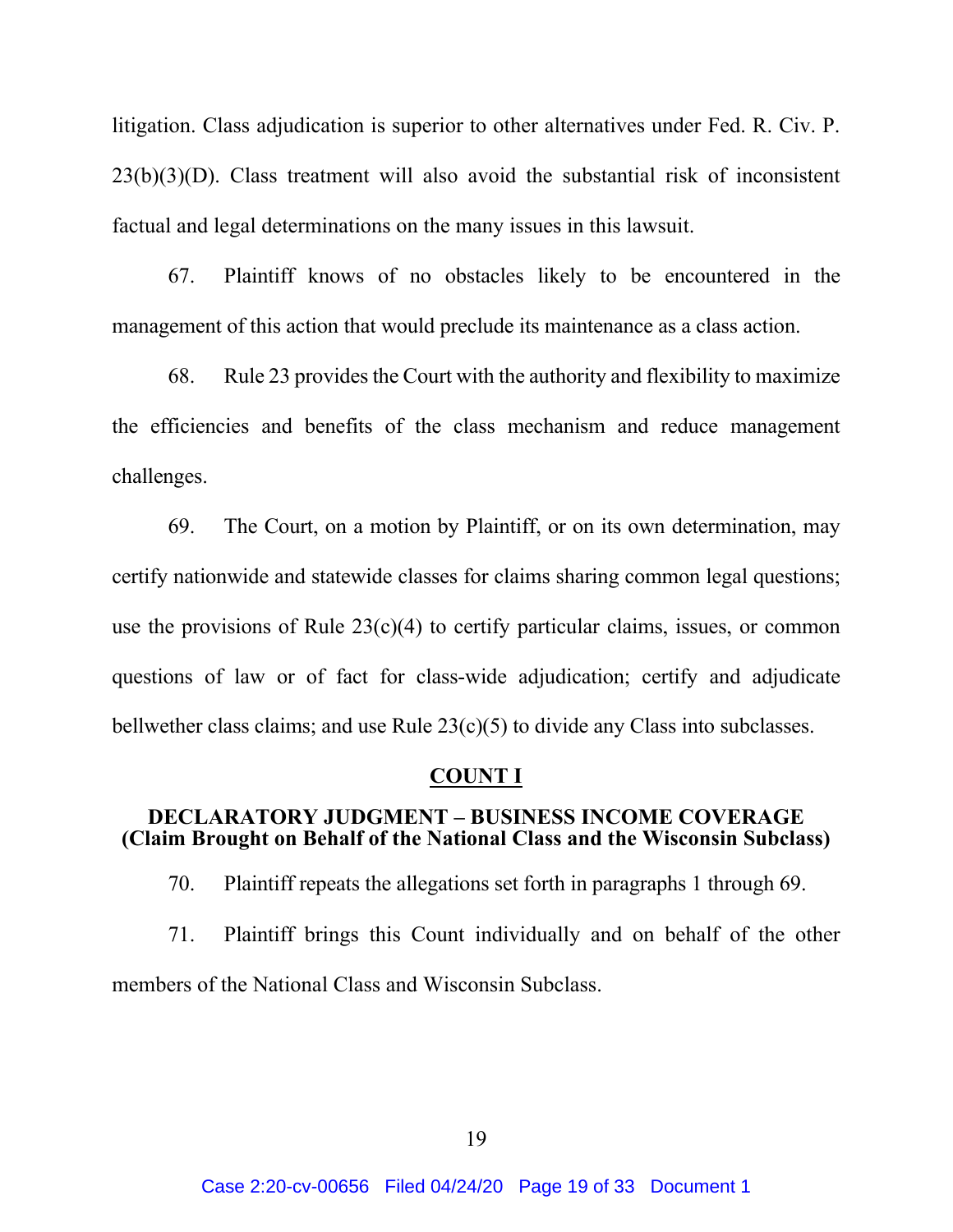72. The Policies are contracts under which Liberty Mutual was paid premiums in exchange for its promise to pay Plaintiff's and the other Class Members' losses for claims covered by the Policies.

73. Plaintiff, and other Class Members, have complied with all applicable provisions of the Policies and/or those provisions have been waived by Liberty Mutual or Liberty Mutual is estopped from asserting them, and yet Liberty Mutual has abrogated its insurance coverage obligations pursuant to the Policies' clear and unambiguous terms and has wrongfully and illegally refused to provide coverage to which Plaintiff and Class Members are entitled.

74. Liberty Mutual has denied claims related to COVID-19 on a uniform and class-wide basis, without individual bases or investigations, so the Court can render declaratory judgment no matter whether members of the Class have filed a claim.

75. An actual case or controversy exists regarding Plaintiff's and the other Class Members' rights and Liberty Mutual's obligations under the Policies to reimburse Plaintiff and Class Members for the full amount of Business Income losses incurred by Plaintiff and the other Class Members in connection with the suspension of their businesses stemming from Orders intended to mitigate the COVID-19 pandemic.

76. Pursuant to 28 U.S.C. § 2201, Plaintiff and the other Class Members seek a declaratory judgment from this Court declaring the following: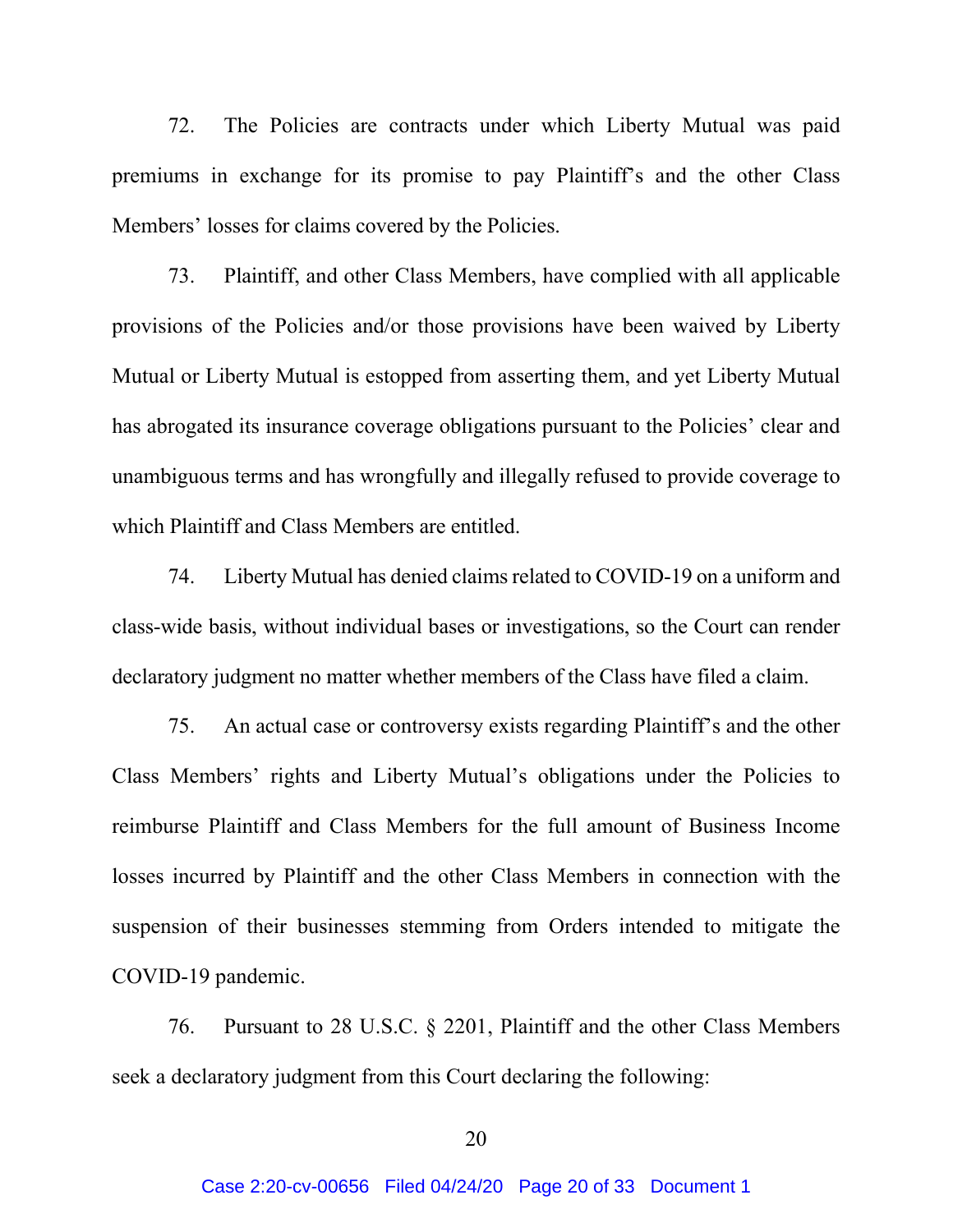- i. Plaintiff's and the other Class Members' Business Income losses incurred in connection with the Closure Order and the necessary interruption of their businesses stemming from Orders intended to mitigate the COVID-19 pandemic are insured losses under their Policies; and
- ii. Liberty Mutual is obligated to pay Plaintiff and other Class Members for the full amount of the Business Income losses incurred and to be incurred in connection with the Closure Order during the period of restoration and the necessary interruption of their businesses stemming from Orders intended to mitigate the COVID-19 pandemic.

## **COUNT II**

## **BREACH OF CONTRACT – BUSINESS INCOME COVERAGE (Claim Brought on Behalf of the National Class and the Wisconsin Subclass)**

77. Plaintiff repeats the allegations set forth in paragraphs 1 through 69.

78. Plaintiff brings this Count individually and on behalf of the other

members of the National Class and the Wisconsin Subclass.

79. The Policies are contracts under which Liberty Mutual was paid premiums in exchange for its promise to pay Plaintiff's and the other Class Members' losses for claims covered by the Policies.

80. In the Business Income (And Extra Expense) Coverage Form, Liberty Mutual agreed to pay for its insureds' actual loss of Business Income sustained due to the necessary suspension of its operations during the "period of restoration."

81. In the Business Income (And Extra Expense) Coverage Form, Liberty Mutual agreed to pay for its insureds' actual loss of Business Income sustained due to the necessary "suspension of [their] operations" during the "period of restoration"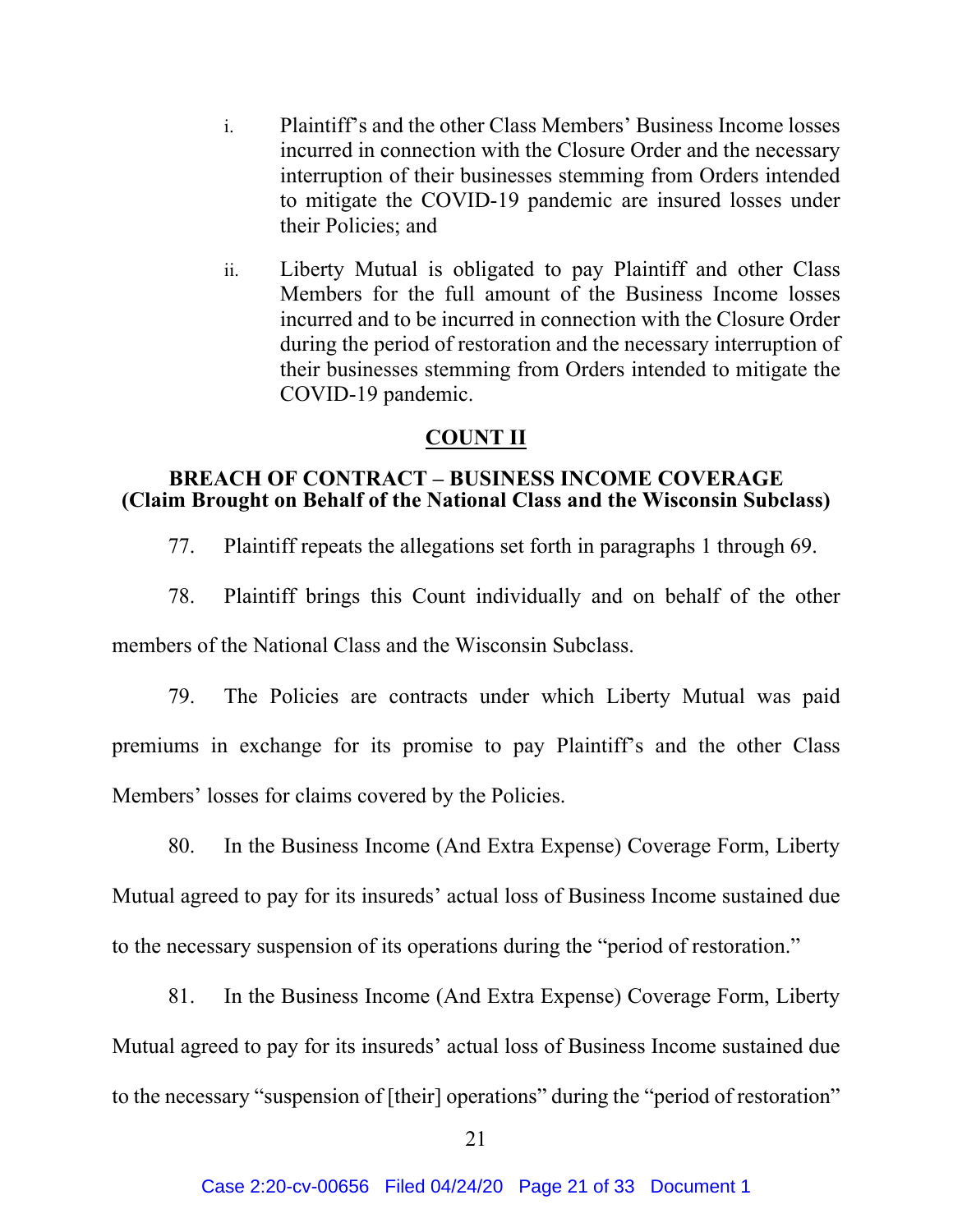caused by direct physical loss or damage. "Business Income" under the policy means the "Net Income (Net Profit or Loss before income taxes) that would have been earned or incurred if no physical loss or damage had occurred", as well as "[c]ontinuing normal operating expenses incurred, including payroll"

82. The closure orders, referred to above (the "Closure Orders"), caused direct physical loss and damage to Plaintiff's and the other Class Members requiring suspension of operations. Losses caused by these orders thus triggered the Business Income provision of Plaintiff's and the other Class Members' Policies.

83. Plaintiff and the other Class Members have complied with all applicable provisions of the Policies and/or those provisions have been waived by Liberty Mutual or Liberty Mutual is estopped from asserting them, and yet Liberty Mutual has abrogated its insurance coverage obligations pursuant to the Policies' clear and unambiguous terms.

84. By denying coverage for any Business Income losses incurred by Plaintiff and other Class Members as a result of the orders, Liberty Mutual has breached its coverage obligations under the Policies.

85. Because of Liberty Mutual' s breaches of the Policies, Plaintiff and the other Class Members have sustained substantial damages for which Liberty Mutual is liable, in an amount to be established at trial.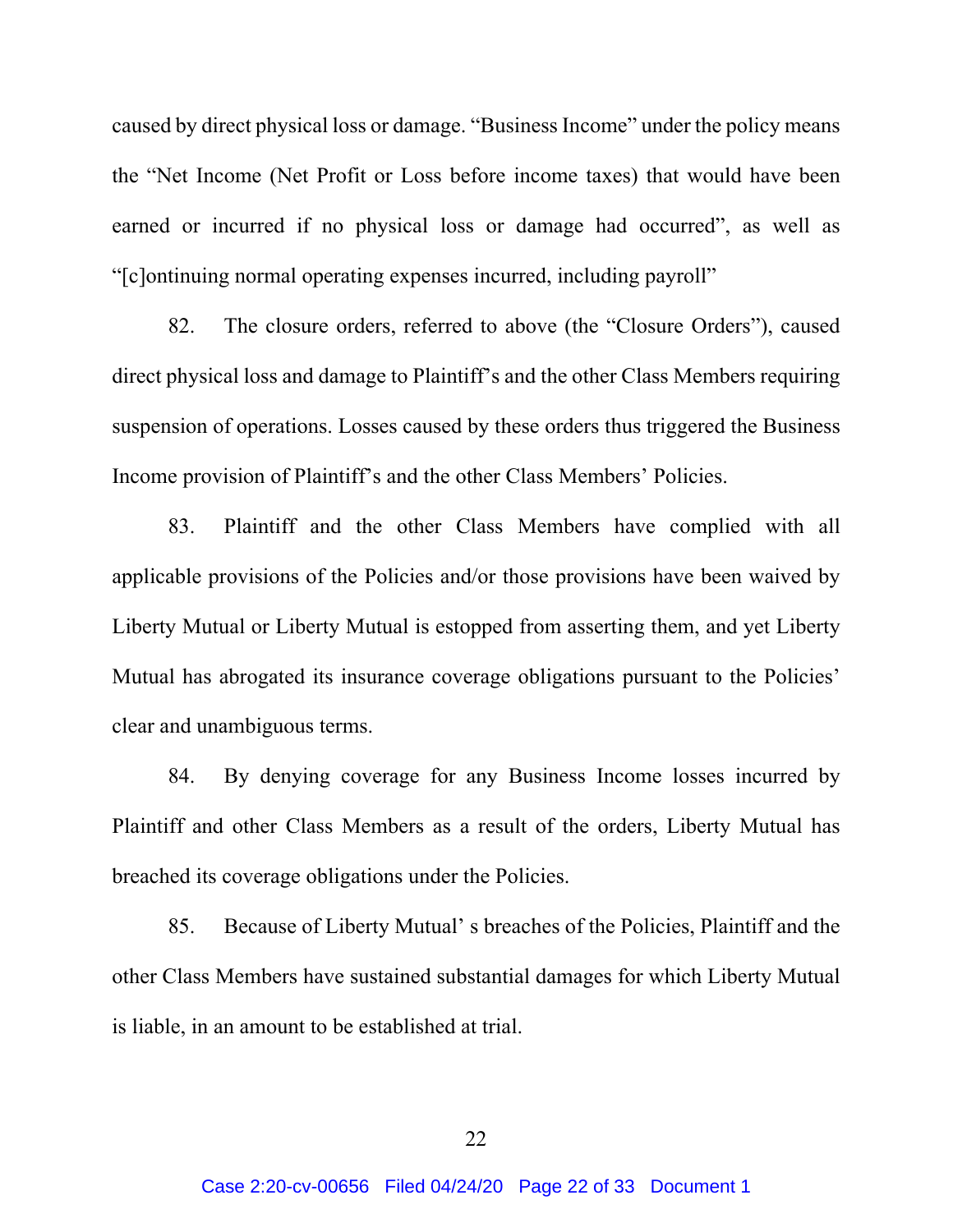## **COUNT III**

#### **ANTICIPATORY BREACH OF CONTRACT— BUSINESS INCOME COVERAGE (Claims Brought on Behalf of the National Class and the Wisconsin Subclass)**

86. Plaintiff repeats the allegations set forth in paragraphs 1 through 69.

87. Plaintiff brings this Count individually and on behalf of the other members of the National Class and Wisconsin Subclass.

88. The Policies, are contracts under which Liberty Mutual was paid premiums in exchange for its promise to pay Plaintiff's and the other Class Members' losses for claims covered by the Policies.

89. In the Business Income (And Extra Expense) Coverage Form, Liberty Mutual agreed to pay for its insureds' actual loss of Business Income sustained due to the necessary suspension of its operations during the "period of restoration."

90. In the Business Income (And Extra Expense) Coverage Form, Liberty Mutual agreed to pay for its insureds' actual loss of Business Income sustained due to the necessary "suspension of [their] operations" during the "period of restoration" caused by direct physical loss or damage. A "partial slowdown or complete cessation" of business activities at the Covered Property is a "suspension" under the policy, for which Liberty Mutual agreed to pay for loss of Business Income during the "period of restoration" "that occurs within 24 consecutive months after the date of direct physical loss or damage."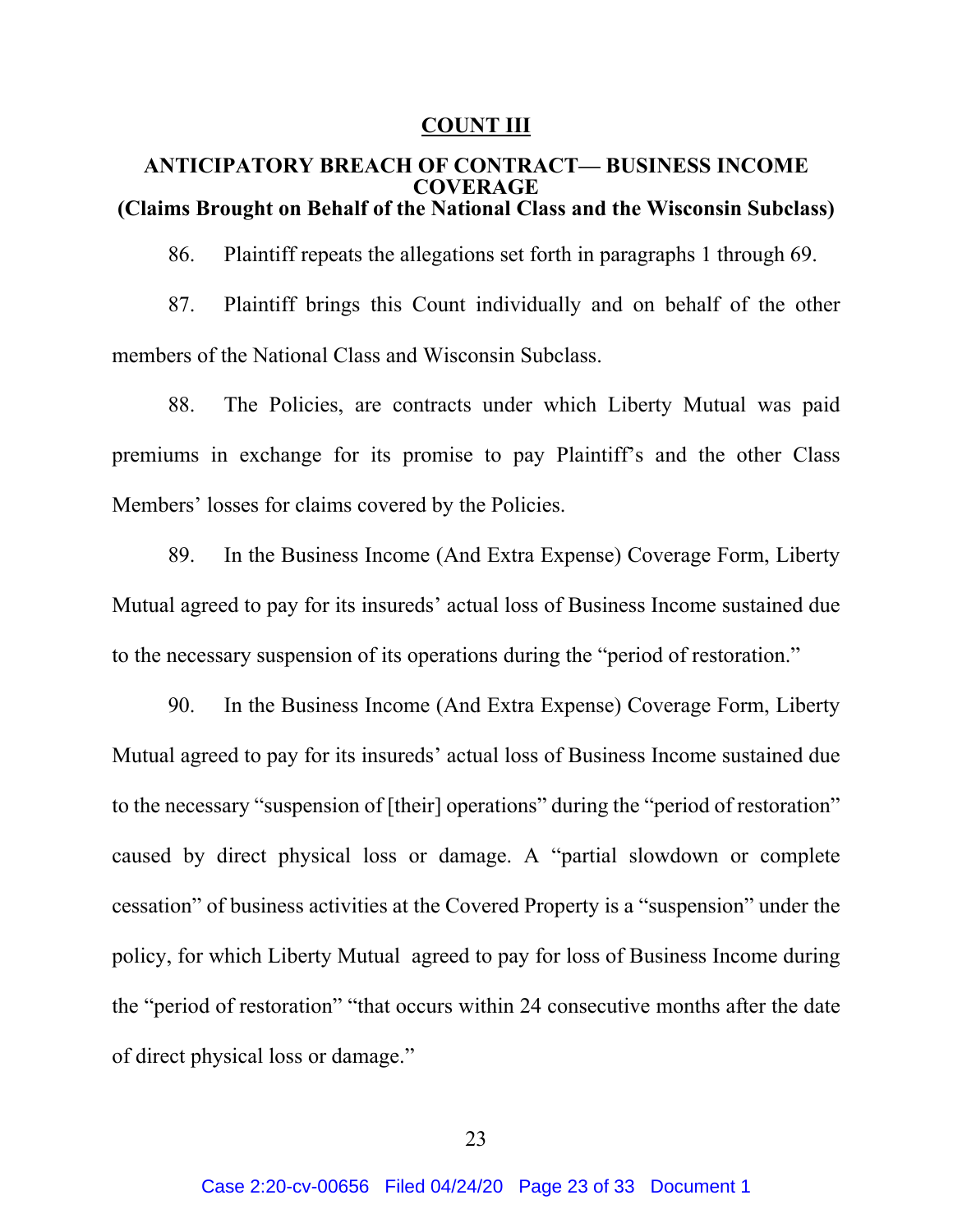91. "Business Income" under the policy means the "Net Income (Net Profit or Loss before income taxes) that would have been earned or incurred if no physical loss or damage had occurred", as well as "[c]ontinuing normal operating expenses incurred, including payroll"

92. The Closure Orders caused direct physical loss and damage to Plaintiff's and the other Class Members' Covered Properties, requiring suspension of operations at the Covered Properties. Losses caused by the Closure Order thus triggered the Business Income provision of the Policies.

93. Notwithstanding the foregoing, Liberty Mutual will pay business interruption claims only if the subject property is physically altered.

94. As a result, Liberty Mutual has anticipatorily breached the Policies of Plaintiff and other Class Members who have suffered physical loss or damage to their property because the use of that property has been substantially impaired and, thus, would be entitled to coverage under their Policies under applicable law, but for Liberty Mutual's anticipatory breach of contract.

95. Plaintiff and the other Class Members have complied with all applicable provisions of their policies and/or Liberty Mutual has waived those provisions or Liberty Mutual is estopped from asserting them, and yet Liberty Mutual has abrogated its insurance coverage obligations pursuant to the Policies' clear and unambiguous terms.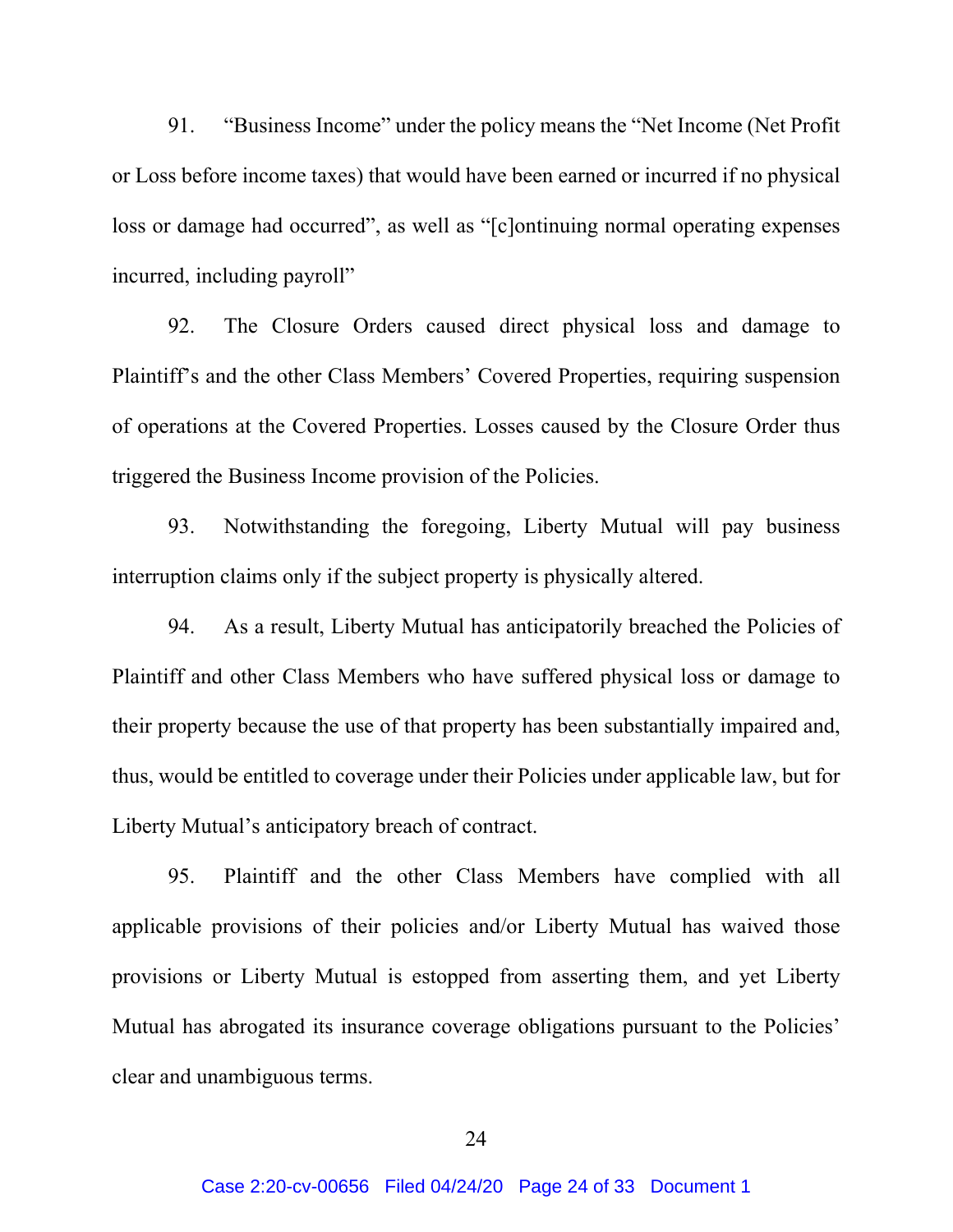96. Because of Liberty Mutual' s breaches of the Policies, Plaintiff and the other Class Members have sustained substantial damages for which Liberty Mutual is liable, in an amount to be established at trial.

#### **COUNT IV**

## **DECLARATORY JUDGMENT – CIVIL AUTHORITY COVERAGE (Claim Brought on Behalf of the National Class and the Wisconsin Subclass)**

97. Plaintiff repeats the allegations set forth in paragraphs 1 through 69.

98. Plaintiff brings this Count individually and on behalf of the other members of the National Class and Wisconsin Subclass.

99. The Policies are contracts under which Liberty Mutual was paid premiums in exchange for its promise to pay Plaintiff's and other Class Members' losses for claims covered by the Policies.

100. Plaintiff, and Class Members, have complied with all applicable provisions of the Policies and/or Liberty Mutual has waived those provisos or Liberty Mutual is estopped from asserting them, and yet Liberty Mutual has abrogated its insurance coverage obligations pursuant to the Policies' clear and unambiguous terms and has wrongfully and illegally refused to provide coverage to which Plaintiff and Class Members are entitled.

101. Liberty Mutual has denied claims related to COVID-19 on a uniform and class wide basis, without individual bases or investigations, so the Court can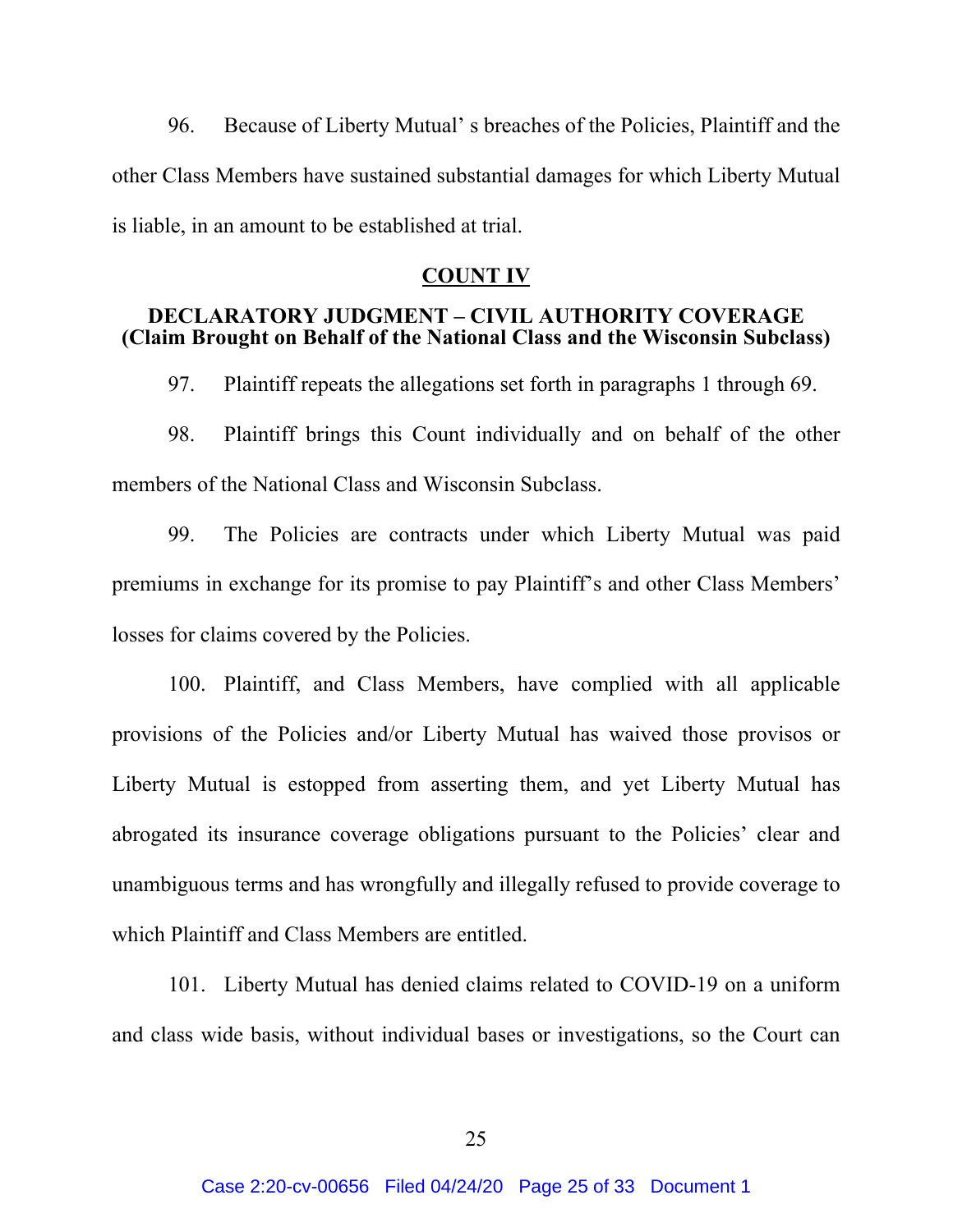render declaratory judgment no matter whether members of the Class have filed a claim.

102. An actual case or controversy exists regarding Liberty Mutual 's obligations under the Policies to reimburse Plaintiff and other Class Members for the full amount of covered Civil Authority losses incurred by Plaintiff and other Class Members in connection with Closure Orders and the necessary interruption of their businesses stemming from the Orders intended to mitigate the COVID-19 pandemic.

103. Pursuant to 28 U.S.C. § 2201, Plaintiff and other Class Members seek a declaratory judgment from this Court declaring the following:

- i. Plaintiff's and other Class Members' Civil Authority losses incurred in connection with the Closure Order and the necessary interruption of their businesses stemming from the COVID-19 pandemic are insured losses under their Policies; and
- ii. Liberty Mutual is obligated to pay Plaintiff and other Class Members the full amount of the Civil Authority losses incurred and to be incurred in connection with the covered losses related to the Closure Order and the necessary interruption of their businesses stemming from the Orders intended to mitigate the COVID-19 pandemic.

## **COUNT V**

## **BREACH OF CONTRACT – CIVIL AUTHORITY COVERAGE (Claim Brought on Behalf of the National Class and the Wisconsin Subclass)**

104. Plaintiff repeats the allegations set forth in paragraphs 1 through 69.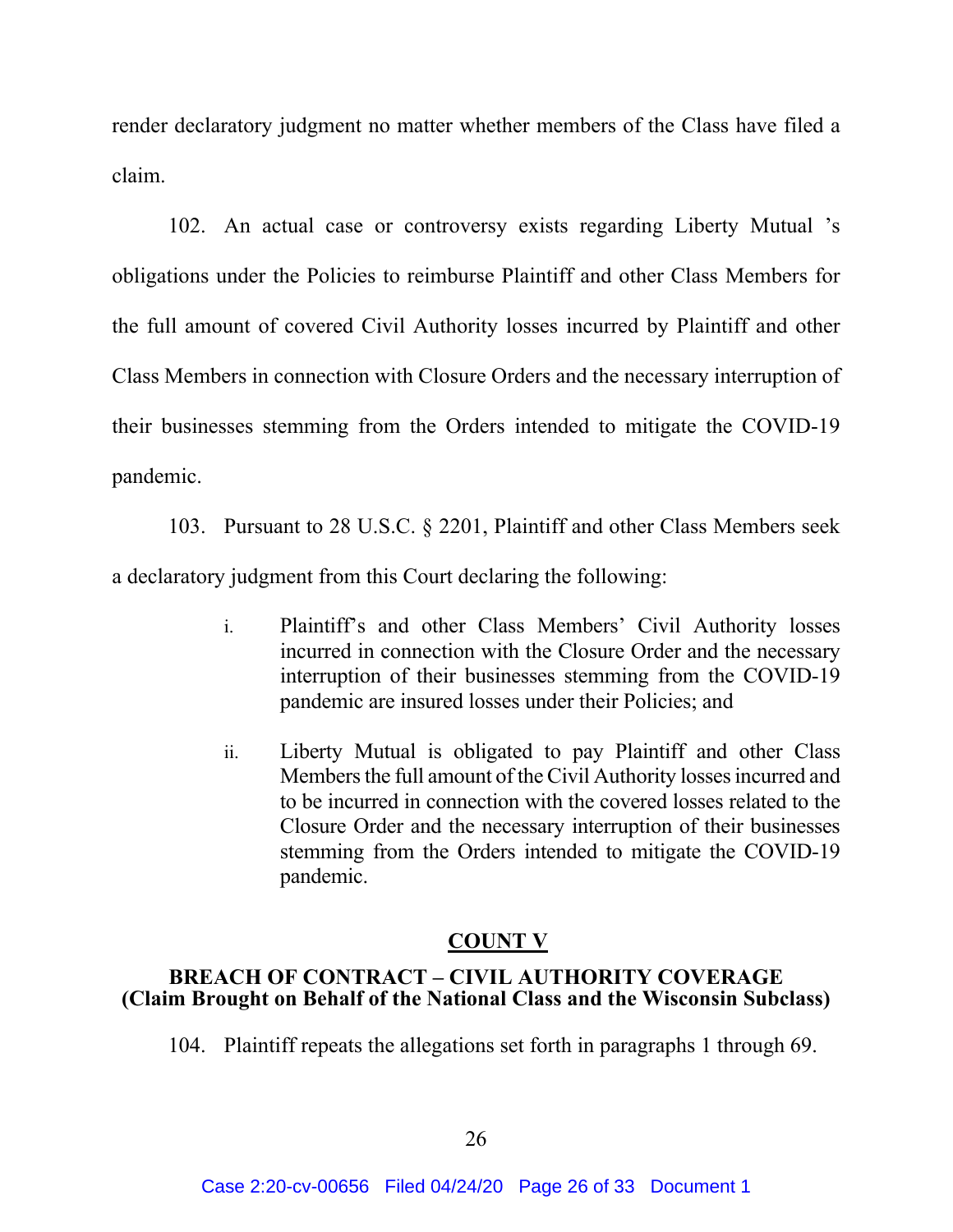105. Plaintiff brings this Count individually and on behalf of the other members of the National Class and Wisconsin Subclass.

106. The Policies are contracts under which Liberty Mutual was paid premiums in exchange for its promise to pay Plaintiff's and the other Class Members' losses for claims covered by the Policies.

107. Liberty Mutual Business Income (And Extra Expense) Coverage Form provides "Civil Authority" coverage, which promises to pay "the actual loss of Business Income you sustain and necessary Extra Expense caused by action of civil authority that prohibits access to the described premises, provided that both of the following apply:

1. Access to the area immediately surrounding the damaged property is prohibited by civil authority as a result of the damage, and the described premises are within that area but are not more than one mile from the damaged property; and

2. The action of civil authority is taken in response to dangerous physical conditions resulting from the damage or continuation of the Covered Cause of Loss that caused the damage, or the action is taken to enable a civil authority to have unimpeded access to the damaged property."

108. The Closure Orders triggered the Civil Authority provision under the Policies.

109. Plaintiff and the other members of the Class have complied with all applicable provisions of the Policies and/or Liberty Mutual has waived those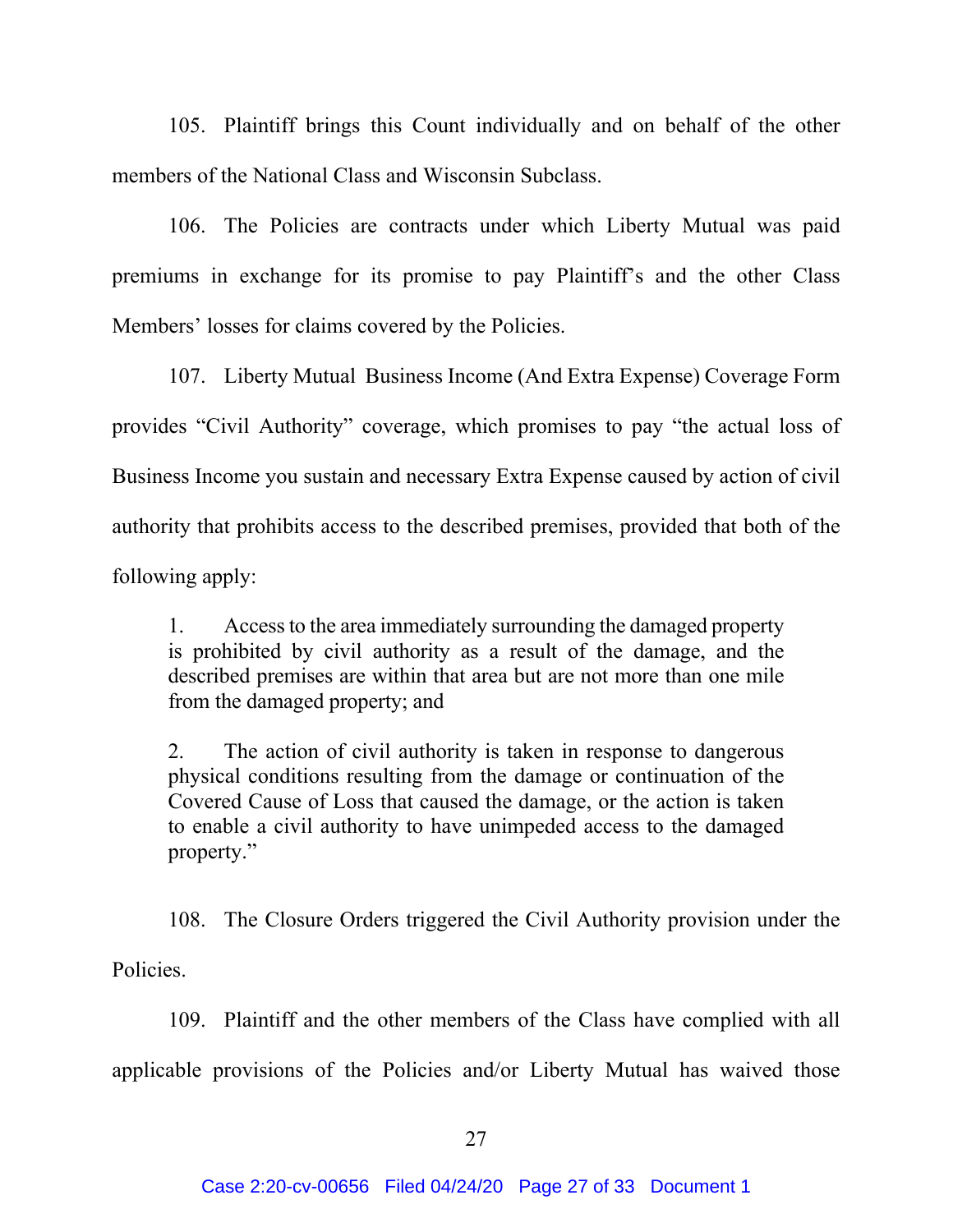provisions or Liberty Mutual is estopped from asserting them, and yet Liberty Mutual has abrogated its insurance coverage obligations pursuant to the Policies' clear and unambiguous terms.

110. By denying coverage for any business losses incurred by Plaintiff and other members of the Class in connection with the Closure Orders and Orders intended to mitigate the COVID-19 pandemic, Liberty Mutual has breached its coverage obligations under the Policies.

111. Because of Liberty Mutual' s breaches of the Policies, Plaintiff and the other members of the Class have sustained substantial damages for which Liberty Mutual is liable, in an amount to be established at trial.

#### **COUNT VI**

## **DECLARATORY JUDGMENT – EXTRA EXPENSE COVERAGE (Claim Brought on Behalf of the National Class and the Wisconsin Subclass)**

112. Plaintiff repeats the allegations set forth in paragraphs 1 through 69.

113. Plaintiff brings this Count individually and on behalf of the other members of the National Class and the Wisconsin Subclass.

114. The Policies are contracts under which Liberty Mutual was paid premiums in exchange for its promise to pay Plaintiff's and other Class Members' losses for claims covered by the Policies.

115. Plaintiff, and other Class Members have complied with all applicable provisions of the Policies and/or Liberty Mutual has waived those provisions or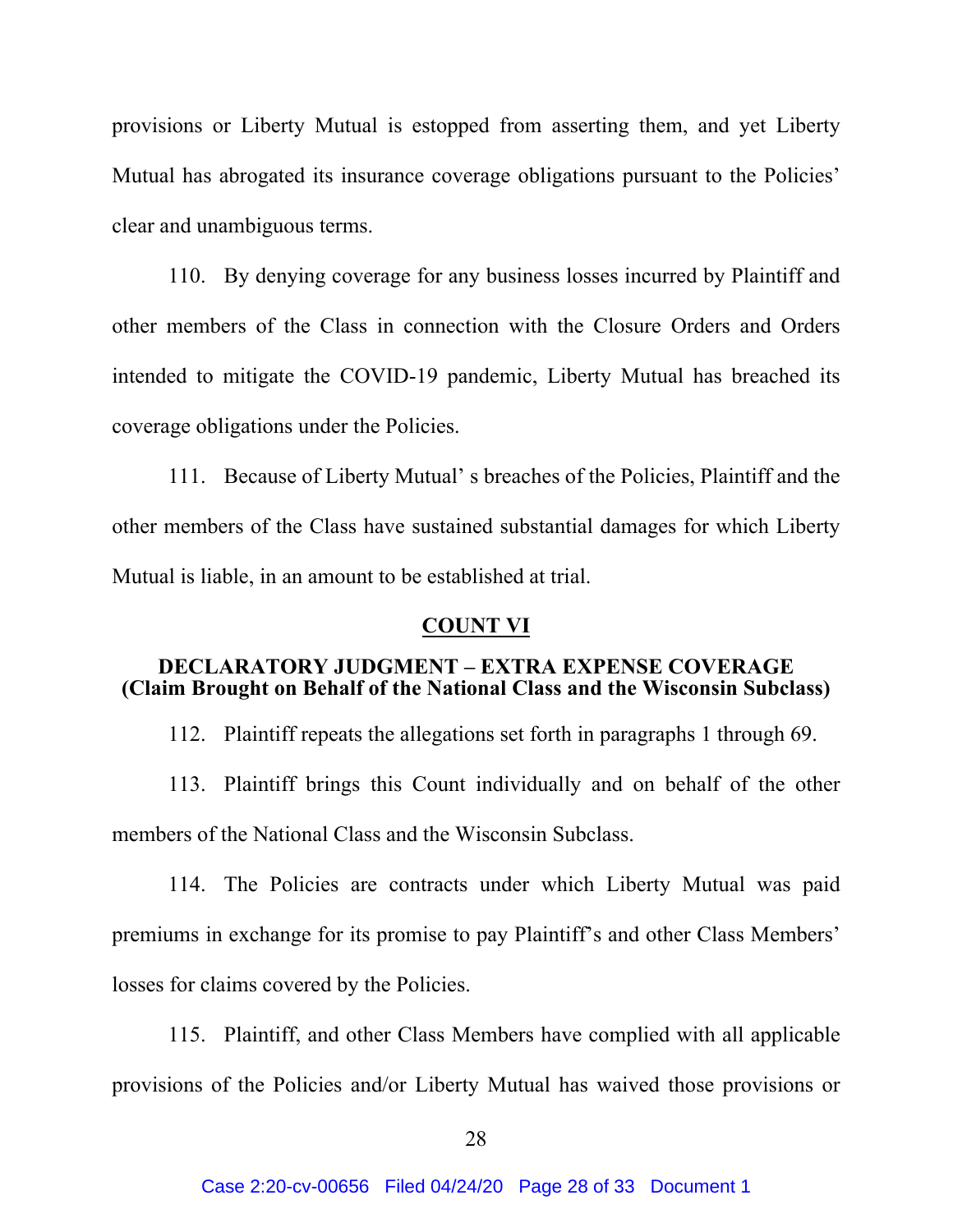Liberty Mutual is estopped from asserting them, and yet Liberty Mutual has abrogated its insurance coverage obligations pursuant to the Policies' clear and unambiguous terms and has wrongfully and illegally refused to provide coverage to which Plaintiff and Class Members are entitled.

116. Liberty Mutual has denied claims related to COVID-19 on a uniform and class wide basis, without individual bases or investigations, so the Court can render declaratory judgment no matter whether members of the Class have filed a claim.

117. An actual case or controversy exists regarding Liberty Mutual's obligations under the Policies to reimburse Plaintiff and the other Class Members for the full amount of Extra Expense losses incurred by Plaintiff and Class Members in connection with Closure Orders and the necessary interruption of their businesses stemming from Orders intended to mitigate the COVID- 19 pandemic.

118. Pursuant to 28 U.S.C. § 2201, Plaintiff and other Class Members seek a declaratory judgment from this Court declaring the following:

- i. Plaintiff's and other Class Members' Extra Expense losses incurred in connection with the Closure Order and the necessary interruption of their businesses stemming from Orders intended to mitigate the COVID-19 pandemic are insured losses under their Policies; and
- ii. Liberty Mutual is obligated to pay Plaintiff and other Class Members for the full amount of the Extra Expense losses incurred and to be incurred in connection with the covered losses related to the Closure Order during the period of restoration and the necessary interruption of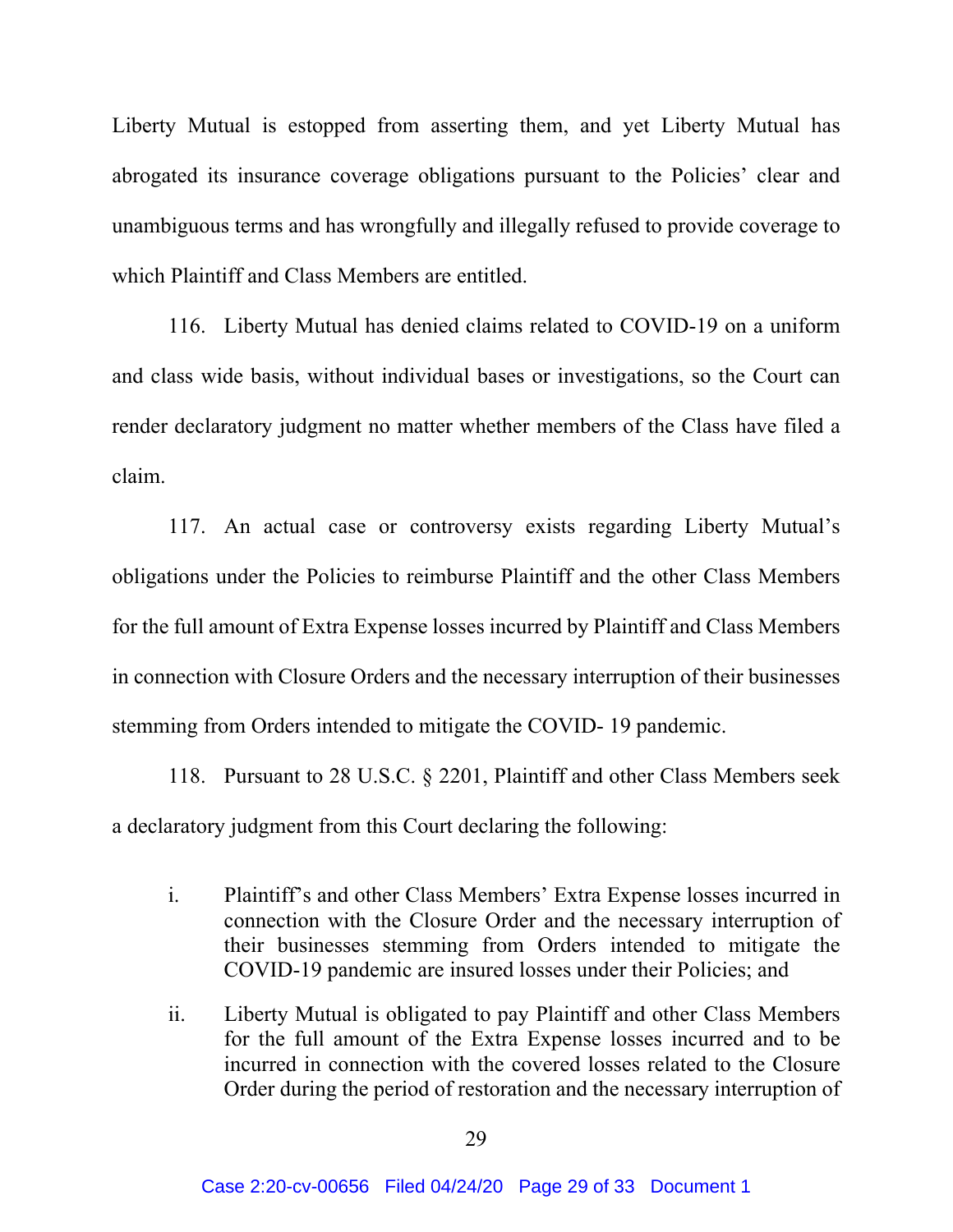their businesses stemming from Orders intended to mitigate the COVID-19 pandemic.

#### **COUNT VII**

## **BREACH OF CONTRACT – EXTRA EXPENSE COVERAGE (Claim Brought on Behalf of the National Class and the Wisconsin Subclass)**

119. Plaintiff repeats the allegations set forth in paragraphs 1 through 69.

120. Plaintiff brings this Count individually and on behalf of the other members of the National Class and Wisconsin Subclass.

121. The Policies are contracts under which Liberty Mutual was paid premiums in exchange for its promise to pay Plaintiff's and the other Class Members' losses for claims covered by the Policies.

122. In the Business Income (And Extra Expense) Coverage Form, Liberty Mutual also agreed to pay necessary Extra Expense that its insureds incur during the "period of restoration" that the insureds would not have incurred if there had been no direct physical loss or damage to the described premises. "Extra Expense" means expenses "to avoid or minimize the suspension of business and to continue 'operations,'" and to repair or replace property.

123. Due to the Closure Orders, Plaintiff and other members of the Class incurred Extra Expense at Covered Property

124. Plaintiff and other members of the Class have complied with all applicable provisions of the Policies and/or Liberty Mutual has waived those provisions or Liberty Mutual is estopped from asserting them, and yet Liberty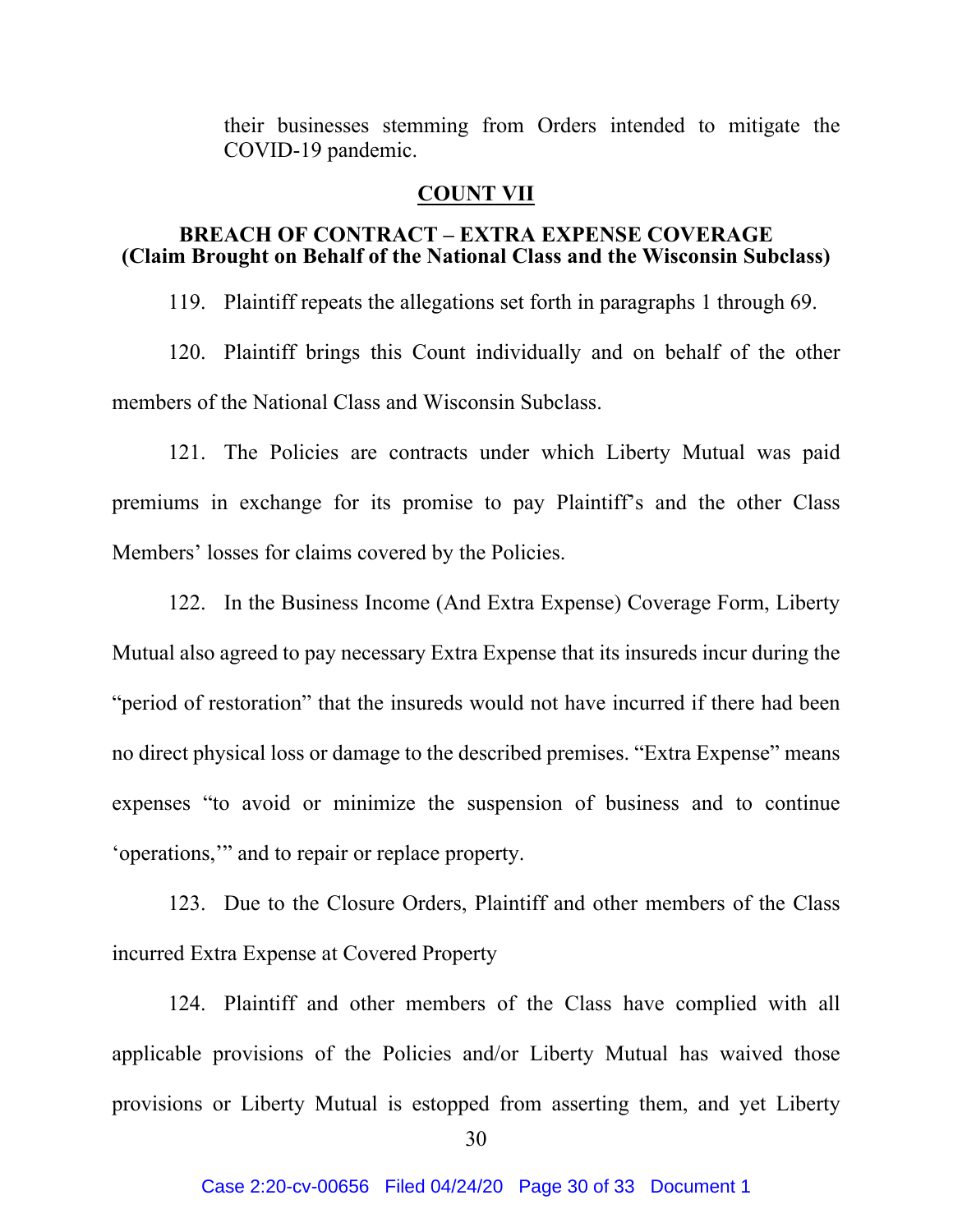Mutual has abrogated its insurance coverage obligations pursuant to the Policies' clear and unambiguous terms.

125. By denying coverage for any business losses incurred by Plaintiff and other members of the Class in connection with the Closure Order and Orders intended to mitigate the COVID-19 pandemic, Liberty Mutual has breached its coverage obligations under the Policies.

126. Because of Liberty Mutual's breaches of the Policies, Plaintiff and the other members of the Class have sustained substantial damages for which Liberty Mutual is liable, in an amount to be established at trial.

#### **JURY DEMAND**

127. Plaintiff hereby demands a trial by jury.

WHEREFORE, Plaintiff, on behalf of themselves and all similarly situated individuals, demand judgment against the Defendant as follows:

- (1) Declaring this action to be a proper class action maintainable pursuant to Fed. R. Civ. P. 23(a) and Rule 23(b)(3) and declaring Plaintiff and its counsel to be representatives of the Class and Wisconsin Subclass;
- (2) Issuing a Declaratory Judgment declaring the parties' rights and obligations under the Policies;
- (3) Awarding Plaintiff and the Class compensatory damages from Liberty Mutual 's breach of the Policies in an amount to be determined at trial,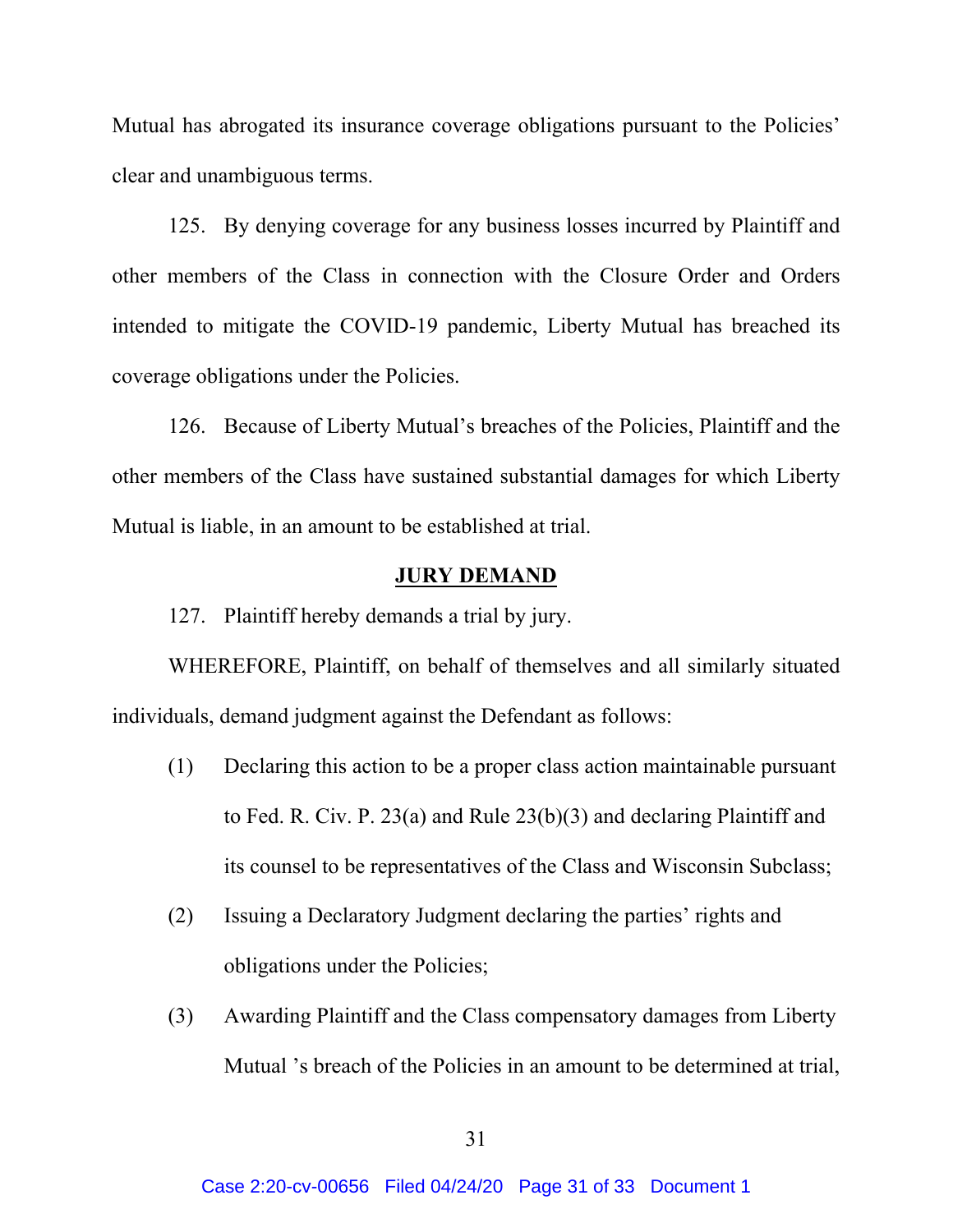together with appropriate prejudgment interest at the maximum rate allowable by law;

- (4) Awarding Plaintiff and the Class costs and disbursements and reasonable allowances for the fees of Plaintiff's and the Class's counsel and experts, and reimbursement of expenses; and
- (5) Awarding such other and further relief the Court deems just, proper, and equitable.
- Dated: Milwaukee, Wisconsin April 24, 2020

By: /s John D. Blythin Guri Ademi (SBN 1021729) Shpetim Ademi (SBN 1026973) John D. Blythin (SBN 1046105) Ademi & O'Reilly, LLP 3620 East Layton Avenue Cudahy, Wisconsin 53110 (414) 482-8000

Robert S. Schachter Dan Drachler Ana Maria Cabassa-Torres ZWERLING, SCHACHTER & ZWERLING, LLP 41 Madison Avenue New York, NY 10010 (212)223-3900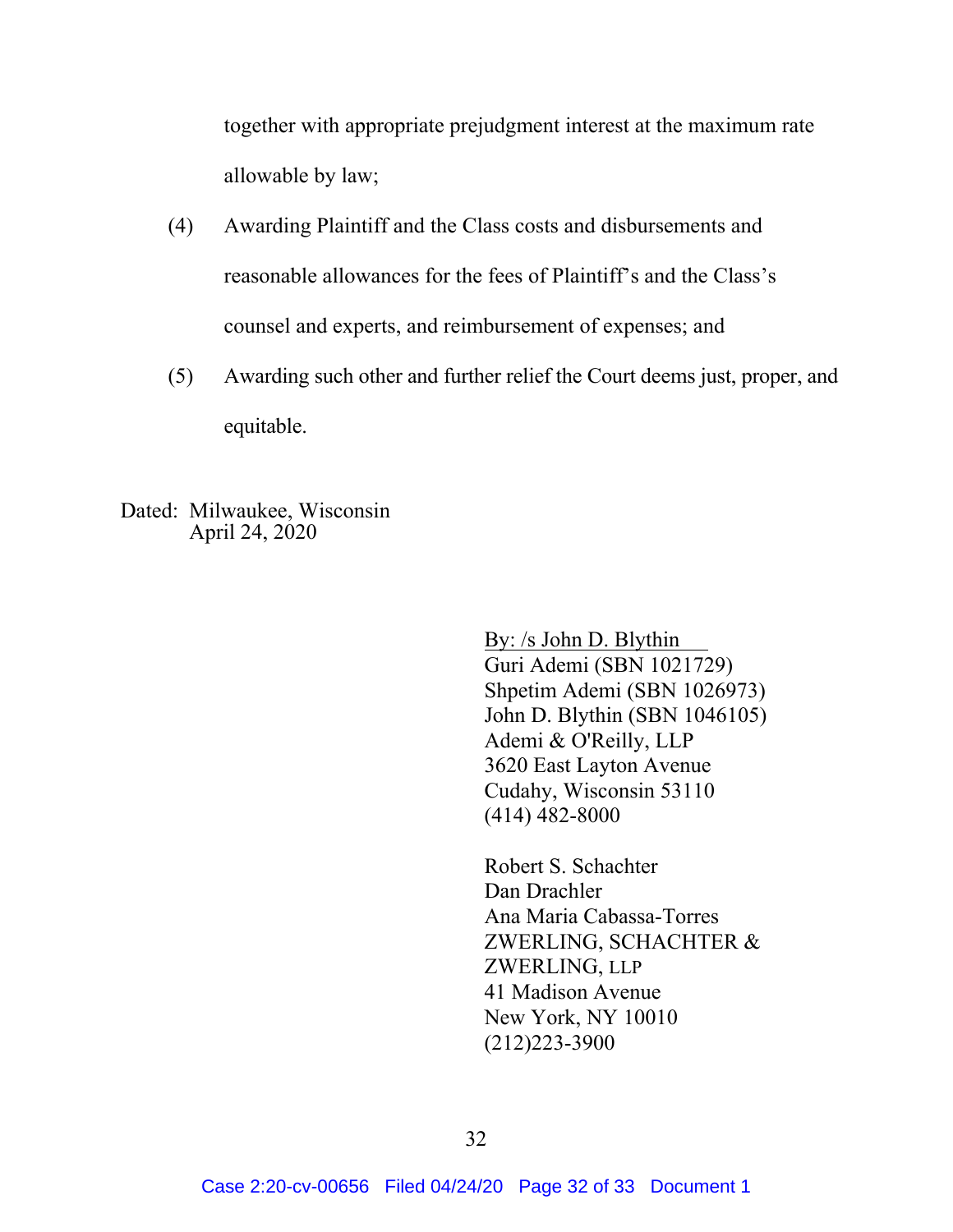James E. Cecchi Lindsey H. Taylor CARELLA, BYRNE, CECCHI OLSTEIN, BRODY & AGNELLO 5 Becker Farm Road Roseland, New Jersey 07068 (973) 994-1700

Christopher A. Seeger Stephen A. Weiss SEEGER WEISS 55 Challenger Road, 6<sup>th</sup> Floor Ridgefield Park, New Jersey 07660 (973) 639-9100

Samuel H. Rudman ROBBINS GELLER RUDMAN & DOWD LLP 58 South Service Road, Suite 200 Melville, NY 11747 (631) 367-7100

Paul J. Geller Stuart A. Davidson ROBBINS GELLER RUDMAN & DOWD LLP 120 East Palmetto Park Road, Suite 500 Boca Raton, Florida 33432 (561) 750-3000

Attorneys for Plaintiff and the Classes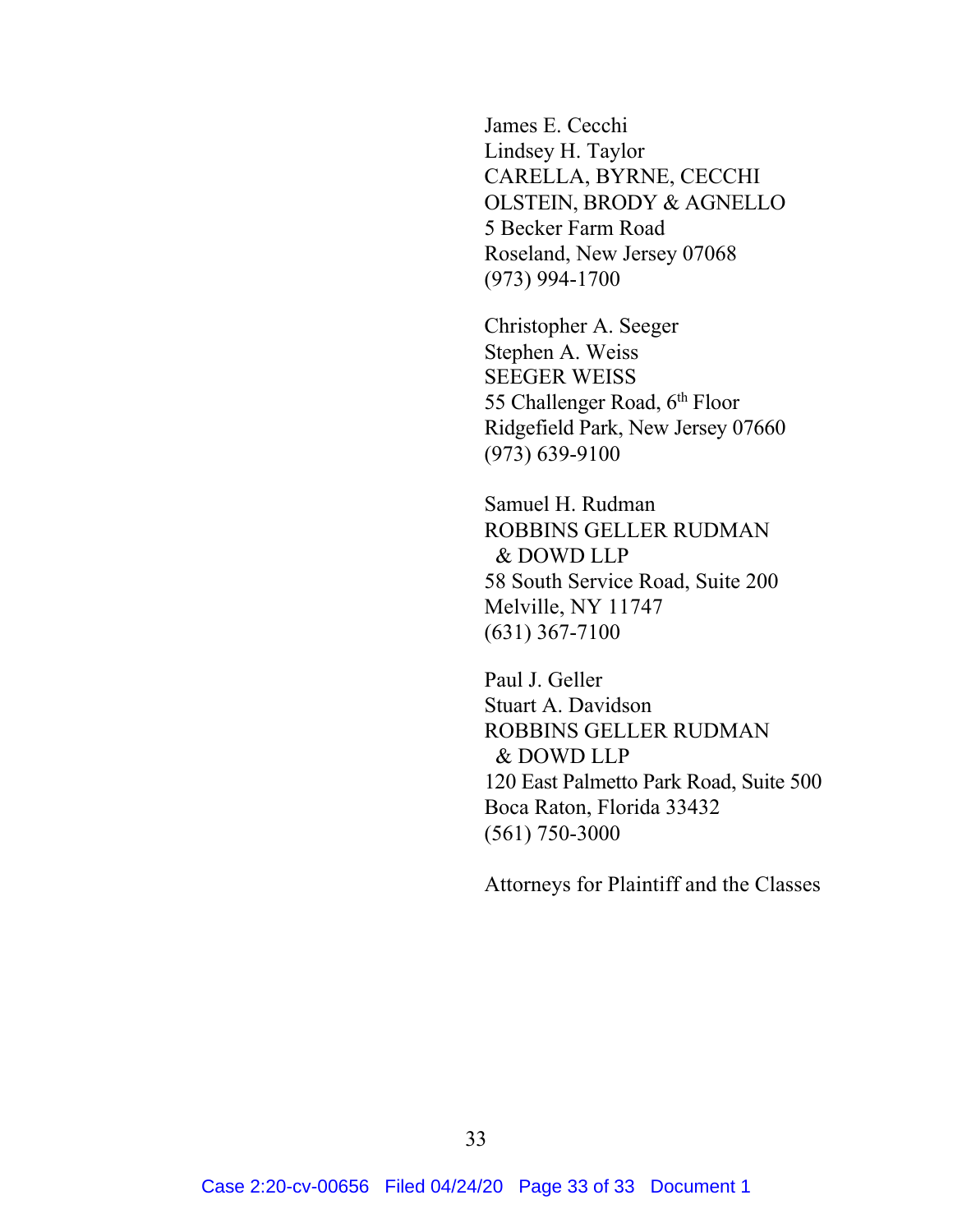## **CIVIL COVER SHEET**

|                                                                                                       |                                                                                                                                                                                                                                                                                                                                                                                                                                                                                                                                                                                                            | The JS 44 civil cover sheet and the information contained herein neither replace nor supplement the filing and service of pleadings or other papers as required by law, except as provided<br>by local rules of court. This form, approved by the Judicial Conference of the United States in September 1974, is required for the use of the Clerk of Court for the purpose of initiating                                                                                                                                                                                                                                                                                                                                                                                                                                                                                                                                                                                                                                                                                                     |                |                                                                                                                                                                                                                                                                                                                                                                                                                                                                                                                                                                                               |                                                                                                                                                                                                                                                                                                                                                                                            |                                                                                                                                                                                                                                                                                                                                                                                                                                                                                                                                                                                                                                                       |  |
|-------------------------------------------------------------------------------------------------------|------------------------------------------------------------------------------------------------------------------------------------------------------------------------------------------------------------------------------------------------------------------------------------------------------------------------------------------------------------------------------------------------------------------------------------------------------------------------------------------------------------------------------------------------------------------------------------------------------------|-----------------------------------------------------------------------------------------------------------------------------------------------------------------------------------------------------------------------------------------------------------------------------------------------------------------------------------------------------------------------------------------------------------------------------------------------------------------------------------------------------------------------------------------------------------------------------------------------------------------------------------------------------------------------------------------------------------------------------------------------------------------------------------------------------------------------------------------------------------------------------------------------------------------------------------------------------------------------------------------------------------------------------------------------------------------------------------------------|----------------|-----------------------------------------------------------------------------------------------------------------------------------------------------------------------------------------------------------------------------------------------------------------------------------------------------------------------------------------------------------------------------------------------------------------------------------------------------------------------------------------------------------------------------------------------------------------------------------------------|--------------------------------------------------------------------------------------------------------------------------------------------------------------------------------------------------------------------------------------------------------------------------------------------------------------------------------------------------------------------------------------------|-------------------------------------------------------------------------------------------------------------------------------------------------------------------------------------------------------------------------------------------------------------------------------------------------------------------------------------------------------------------------------------------------------------------------------------------------------------------------------------------------------------------------------------------------------------------------------------------------------------------------------------------------------|--|
|                                                                                                       | Place an X in the appropriate Box:                                                                                                                                                                                                                                                                                                                                                                                                                                                                                                                                                                         | the civil docket sheet. (SEE INSTRUCTIONS ON THE REVERSE OF THE FORM.)<br>$\Box$ Green Bay Division                                                                                                                                                                                                                                                                                                                                                                                                                                                                                                                                                                                                                                                                                                                                                                                                                                                                                                                                                                                           |                |                                                                                                                                                                                                                                                                                                                                                                                                                                                                                                                                                                                               | □ Milwaukee Division                                                                                                                                                                                                                                                                                                                                                                       |                                                                                                                                                                                                                                                                                                                                                                                                                                                                                                                                                                                                                                                       |  |
| I. (a) PLAINTIFFS<br>BILTRITE FURNITURE, INC.                                                         |                                                                                                                                                                                                                                                                                                                                                                                                                                                                                                                                                                                                            |                                                                                                                                                                                                                                                                                                                                                                                                                                                                                                                                                                                                                                                                                                                                                                                                                                                                                                                                                                                                                                                                                               |                | <b>DEFENDANTS</b><br>LIBERTY MUTUAL INSURANCE COMPANY                                                                                                                                                                                                                                                                                                                                                                                                                                                                                                                                         |                                                                                                                                                                                                                                                                                                                                                                                            |                                                                                                                                                                                                                                                                                                                                                                                                                                                                                                                                                                                                                                                       |  |
| Milwaukee<br>County of Residence of First Listed Plaintiff<br>(b)<br>(EXCEPT IN U.S. PLAINTIFF CASES) |                                                                                                                                                                                                                                                                                                                                                                                                                                                                                                                                                                                                            |                                                                                                                                                                                                                                                                                                                                                                                                                                                                                                                                                                                                                                                                                                                                                                                                                                                                                                                                                                                                                                                                                               |                | County of Residence of First Listed Defendant<br>(IN U.S. PLAINTIFF CASES ONLY)<br>NOTE: IN LAND CONDEMNATION CASES, USE THE LOCATION OF THE<br>LAND INVOLVED.                                                                                                                                                                                                                                                                                                                                                                                                                                |                                                                                                                                                                                                                                                                                                                                                                                            |                                                                                                                                                                                                                                                                                                                                                                                                                                                                                                                                                                                                                                                       |  |
|                                                                                                       | (c)                                                                                                                                                                                                                                                                                                                                                                                                                                                                                                                                                                                                        | Attorney's (Firm Name, Address, and Telephone Number)<br>Ademi & O'Reilly, LLP, 3620 E. Layton Ave., Cudahy, WI 53110<br>(414) 482-8000-Telephone (414) 482-8001-Facsimile                                                                                                                                                                                                                                                                                                                                                                                                                                                                                                                                                                                                                                                                                                                                                                                                                                                                                                                    |                | Attorneys (If Known)                                                                                                                                                                                                                                                                                                                                                                                                                                                                                                                                                                          |                                                                                                                                                                                                                                                                                                                                                                                            |                                                                                                                                                                                                                                                                                                                                                                                                                                                                                                                                                                                                                                                       |  |
|                                                                                                       | II. BASIS OF JURISDICTION                                                                                                                                                                                                                                                                                                                                                                                                                                                                                                                                                                                  | (Place an "X" in One Box Only)                                                                                                                                                                                                                                                                                                                                                                                                                                                                                                                                                                                                                                                                                                                                                                                                                                                                                                                                                                                                                                                                |                |                                                                                                                                                                                                                                                                                                                                                                                                                                                                                                                                                                                               |                                                                                                                                                                                                                                                                                                                                                                                            | <b>III. CITIZENSHIP OF PRINCIPAL PARTIES</b> (Place an "X" in One Box for Plaintiff                                                                                                                                                                                                                                                                                                                                                                                                                                                                                                                                                                   |  |
| ⊓ ⊑                                                                                                   | U.S. Government<br>Plaintiff                                                                                                                                                                                                                                                                                                                                                                                                                                                                                                                                                                               | <b>1</b> 3 Federal Question<br>(U.S. Government Not a Party)                                                                                                                                                                                                                                                                                                                                                                                                                                                                                                                                                                                                                                                                                                                                                                                                                                                                                                                                                                                                                                  |                | (For Diversity Cases Only)<br>Citizen of This State<br>☑                                                                                                                                                                                                                                                                                                                                                                                                                                                                                                                                      | DEF<br>PTF<br>$\Box$ 1<br>Incorporated or Principal Place<br>-1<br>of Business In This State                                                                                                                                                                                                                                                                                               | and One Box for Defendant)<br>PTF<br>DEF<br>$\Box$ 4<br>п.<br>$\overline{4}$                                                                                                                                                                                                                                                                                                                                                                                                                                                                                                                                                                          |  |
| $\Box$ 2                                                                                              | U.S. Government<br>Defendant                                                                                                                                                                                                                                                                                                                                                                                                                                                                                                                                                                               | Diversity<br>$\sqrt{4}$<br>(Indicate Citizenship of Parties in Item III)                                                                                                                                                                                                                                                                                                                                                                                                                                                                                                                                                                                                                                                                                                                                                                                                                                                                                                                                                                                                                      |                | Citizen of Another State<br>0                                                                                                                                                                                                                                                                                                                                                                                                                                                                                                                                                                 | Incorporated and Principal Place<br>$\overline{2}$<br>2<br>П<br>of Business In Another State                                                                                                                                                                                                                                                                                               | $\sqrt{5}$<br>0.<br>-5                                                                                                                                                                                                                                                                                                                                                                                                                                                                                                                                                                                                                                |  |
|                                                                                                       |                                                                                                                                                                                                                                                                                                                                                                                                                                                                                                                                                                                                            |                                                                                                                                                                                                                                                                                                                                                                                                                                                                                                                                                                                                                                                                                                                                                                                                                                                                                                                                                                                                                                                                                               |                | Citizen or Subject of a<br>Foreign Country                                                                                                                                                                                                                                                                                                                                                                                                                                                                                                                                                    | $\Box$ 3<br>□<br>3<br>Foreign Nation                                                                                                                                                                                                                                                                                                                                                       | $\Box$ 6<br>$\Box$ 6                                                                                                                                                                                                                                                                                                                                                                                                                                                                                                                                                                                                                                  |  |
|                                                                                                       | <b>CONTRACT</b>                                                                                                                                                                                                                                                                                                                                                                                                                                                                                                                                                                                            | IV. NATURE OF SUIT (Place an "X" in One Box Only)<br><b>TORTS</b>                                                                                                                                                                                                                                                                                                                                                                                                                                                                                                                                                                                                                                                                                                                                                                                                                                                                                                                                                                                                                             |                | FORFEITURE/PENALTY                                                                                                                                                                                                                                                                                                                                                                                                                                                                                                                                                                            | <b>BANKRUPTCY</b>                                                                                                                                                                                                                                                                                                                                                                          | <b>OTHER STATUTES</b>                                                                                                                                                                                                                                                                                                                                                                                                                                                                                                                                                                                                                                 |  |
|                                                                                                       | $\sqrt{110}$ Insurance<br>120 Marine<br>$\Box$ 130 Miller Act<br>140 Negotiable Instrument<br>$\Box$ 150 Recovery of Overpayment $\Box$<br>& Enforcement of Judgment<br>151 Medicare Act<br>152 Recovery of Defaulted<br>Student Loans<br>(Excl. Veterans)<br>153 Recovery of Overpayment<br>of Veteran's Benefits<br>160 Stockholders' Suits<br>190 Other Contract<br>195 Contract Product Liability<br>196 Franchise<br><b>REAL PROPERTY</b><br>210 Land Condemnation<br>220 Foreclosure<br>230 Rent Lease & Ejectment<br>240 Torts to Land<br>245 Tort Product Liability<br>290 All Other Real Property | PERSONAL INJURY<br>PERSONAL INJURY<br>310 Airplane<br>362 Personal Injury -<br>н<br>315 Airplane Product<br>Med. Malpractice<br>Liability<br>365 Personal Injury -<br>320 Assault, Libel &<br>Product Liability<br>Slander<br>□ 368 Asbestos Personal<br>330 Federal Employers'<br><b>Injury Product</b><br>Liability<br>Liability<br>340 Marine<br>PERSONAL PROPERTY<br>345 Marine Product<br>370 Other Fraud<br>Ш<br>371 Truth in Lending<br>Liability<br>□<br>380 Other Personal<br>350 Motor Vehicle<br>п<br>п<br>355 Motor Vehicle<br>Property Damage<br>Product Liability<br>385 Property Damage<br>360 Other Personal<br>Product Liability<br>ш<br>Injury<br><b>CIVIL RIGHTS</b><br>PRISONER PETITIONS<br>441 Voting<br>510 Motions to Vacate<br>IП<br>442 Employment<br>Sentence<br>IП<br>443 Housing/<br><b>Habeas Corpus:</b><br>530 General<br>Accommodations<br>444 Welfare<br>535 Death Penalty<br>445 Amer. w/Disabilities -<br>540 Mandamus & Other<br>550 Civil Rights<br>Employment<br>446 Amer. w/Disabilities -<br>555 Prison Condition<br>Other<br>440 Other Civil Rights |                | 610 Agriculture<br>620 Other Food & Drug<br>625 Drug Related Seizure<br>of Property 21 USC 881<br>630 Liquor Laws<br>640 R.R. & Truck<br>650 Airline Regs.<br>660 Occupational<br>Safety/Health<br>$\Box$ 690 Other<br><b>LABOR</b><br>710 Fair Labor Standards<br>Act<br>720 Labor/Mgmt. Relations<br>730 Labor/Mgmt.Reporting<br>& Disclosure Act<br>740 Railway Labor Act<br>790 Other Labor Litigation<br>$\Box$ 791 Empl. Ret. Inc.<br>Security Act<br><b>IMMIGRATION</b><br>462 Naturalization Application<br>463 Habeas Corpus -<br>Alien Detainee<br>465 Other Immigration<br>Actions | 422 Appeal 28 USC 158<br>423 Withdrawal<br>28 USC 157<br>PROPERTY RIGHTS<br>820 Copyrights<br>830 Patent<br>840 Trademark<br><b>SOCIAL SECURITY</b><br>861 HIA (1395ff)<br>862 Black Lung (923)<br>863 DIWC/DIWW (405(g))<br>864 SSID Title XVI<br>$\Box$ 865 RSI (405(g))<br><b>FEDERAL TAX SUITS</b><br>870 Taxes (U.S. Plaintiff<br>or Defendant)<br>871 IRS-Third Party<br>26 USC 7609 | 400 State Reapportionment<br>410 Antitrust<br>430 Banks and Banking<br>450 Commerce<br>460 Deportation<br>470 Racketeer Influenced and<br>Corrupt Organizations<br>480 Consumer Credit<br>490 Cable/Sat TV<br>П<br>810 Selective Service<br>850 Securities/Commodities/<br>Exchange<br>875 Customer Challenge<br>12 USC 3410<br>890 Other Statutory Actions<br>891 Agricultural Acts<br>892 Economic Stabilization Act<br>893 Environmental Matters<br>894 Energy Allocation Act<br>п<br>895 Freedom of Information<br>Act<br>900Appeal of Fee Determination<br>Under Equal Access<br>to Justice<br>950 Constitutionality of<br><b>State Statutes</b> |  |
| 01                                                                                                    | V. ORIGIN<br>Original<br>П.<br>Proceeding                                                                                                                                                                                                                                                                                                                                                                                                                                                                                                                                                                  | (Place an "X" in One Box Only)<br>2 Removed from<br>Remanded from<br>п.<br>3<br><b>State Court</b><br>Appellate Court                                                                                                                                                                                                                                                                                                                                                                                                                                                                                                                                                                                                                                                                                                                                                                                                                                                                                                                                                                         | П              | 4 Reinstated or $\Box$<br>-5<br>Reopened<br>(specify)                                                                                                                                                                                                                                                                                                                                                                                                                                                                                                                                         | Transferred from<br>$\Box$ 6 Multidistrict<br>another district<br>Litigation                                                                                                                                                                                                                                                                                                               | Appeal to District<br>Judge from<br>$\Box$<br>Magistrate<br>Judgment                                                                                                                                                                                                                                                                                                                                                                                                                                                                                                                                                                                  |  |
|                                                                                                       | <b>VI. CAUSE OF ACTION</b>                                                                                                                                                                                                                                                                                                                                                                                                                                                                                                                                                                                 | Cite the U.S. Civil Statute under which you are filing (Do not cite jurisdictional statutes unless diversity):<br>28 U.S.C. s. 1332 and CAFA, 28 U.S.C. s. 1332(d)<br>Brief description of cause:<br>Declaratory Judgment and Breach of Contract-Insurance                                                                                                                                                                                                                                                                                                                                                                                                                                                                                                                                                                                                                                                                                                                                                                                                                                    |                |                                                                                                                                                                                                                                                                                                                                                                                                                                                                                                                                                                                               |                                                                                                                                                                                                                                                                                                                                                                                            |                                                                                                                                                                                                                                                                                                                                                                                                                                                                                                                                                                                                                                                       |  |
|                                                                                                       | <b>VII. REQUESTED IN</b><br><b>COMPLAINT:</b>                                                                                                                                                                                                                                                                                                                                                                                                                                                                                                                                                              | ☑<br>CHECK IF THIS IS A CLASS ACTION<br>UNDER F.R.C.P. 23                                                                                                                                                                                                                                                                                                                                                                                                                                                                                                                                                                                                                                                                                                                                                                                                                                                                                                                                                                                                                                     |                | <b>DEMAND \$</b>                                                                                                                                                                                                                                                                                                                                                                                                                                                                                                                                                                              | CHECK YES only if demanded in complaint:<br><b>JURY DEMAND:</b><br>$\triangleright$ Yes<br>$\Box$ No                                                                                                                                                                                                                                                                                       |                                                                                                                                                                                                                                                                                                                                                                                                                                                                                                                                                                                                                                                       |  |
|                                                                                                       | VIII. RELATED CASE(S)<br>IF ANY                                                                                                                                                                                                                                                                                                                                                                                                                                                                                                                                                                            | (See instructions):<br><b>JUDGE</b>                                                                                                                                                                                                                                                                                                                                                                                                                                                                                                                                                                                                                                                                                                                                                                                                                                                                                                                                                                                                                                                           |                |                                                                                                                                                                                                                                                                                                                                                                                                                                                                                                                                                                                               | DOCKET NUMBER                                                                                                                                                                                                                                                                                                                                                                              |                                                                                                                                                                                                                                                                                                                                                                                                                                                                                                                                                                                                                                                       |  |
| DATE                                                                                                  | April 24, 2020<br><b>FOR OFFICE USE ONLY</b>                                                                                                                                                                                                                                                                                                                                                                                                                                                                                                                                                               | SIGNATURE OF ATTORNEY OF RECORD<br>/s/ John D. Blythin                                                                                                                                                                                                                                                                                                                                                                                                                                                                                                                                                                                                                                                                                                                                                                                                                                                                                                                                                                                                                                        |                |                                                                                                                                                                                                                                                                                                                                                                                                                                                                                                                                                                                               |                                                                                                                                                                                                                                                                                                                                                                                            |                                                                                                                                                                                                                                                                                                                                                                                                                                                                                                                                                                                                                                                       |  |
|                                                                                                       | RECEIPT#                                                                                                                                                                                                                                                                                                                                                                                                                                                                                                                                                                                                   | AMOUNT<br>Ja <del>se z:zu-cv-uu</del> o5b                                                                                                                                                                                                                                                                                                                                                                                                                                                                                                                                                                                                                                                                                                                                                                                                                                                                                                                                                                                                                                                     | Filed 04/24/20 | $\overline{\mathsf{P} \text{age}}^{\text{rups}}$ 1 of $\overline{\mathsf{2}}$                                                                                                                                                                                                                                                                                                                                                                                                                                                                                                                 | MAG, JUDGE<br><del>-Docum</del> ent 1-1                                                                                                                                                                                                                                                                                                                                                    |                                                                                                                                                                                                                                                                                                                                                                                                                                                                                                                                                                                                                                                       |  |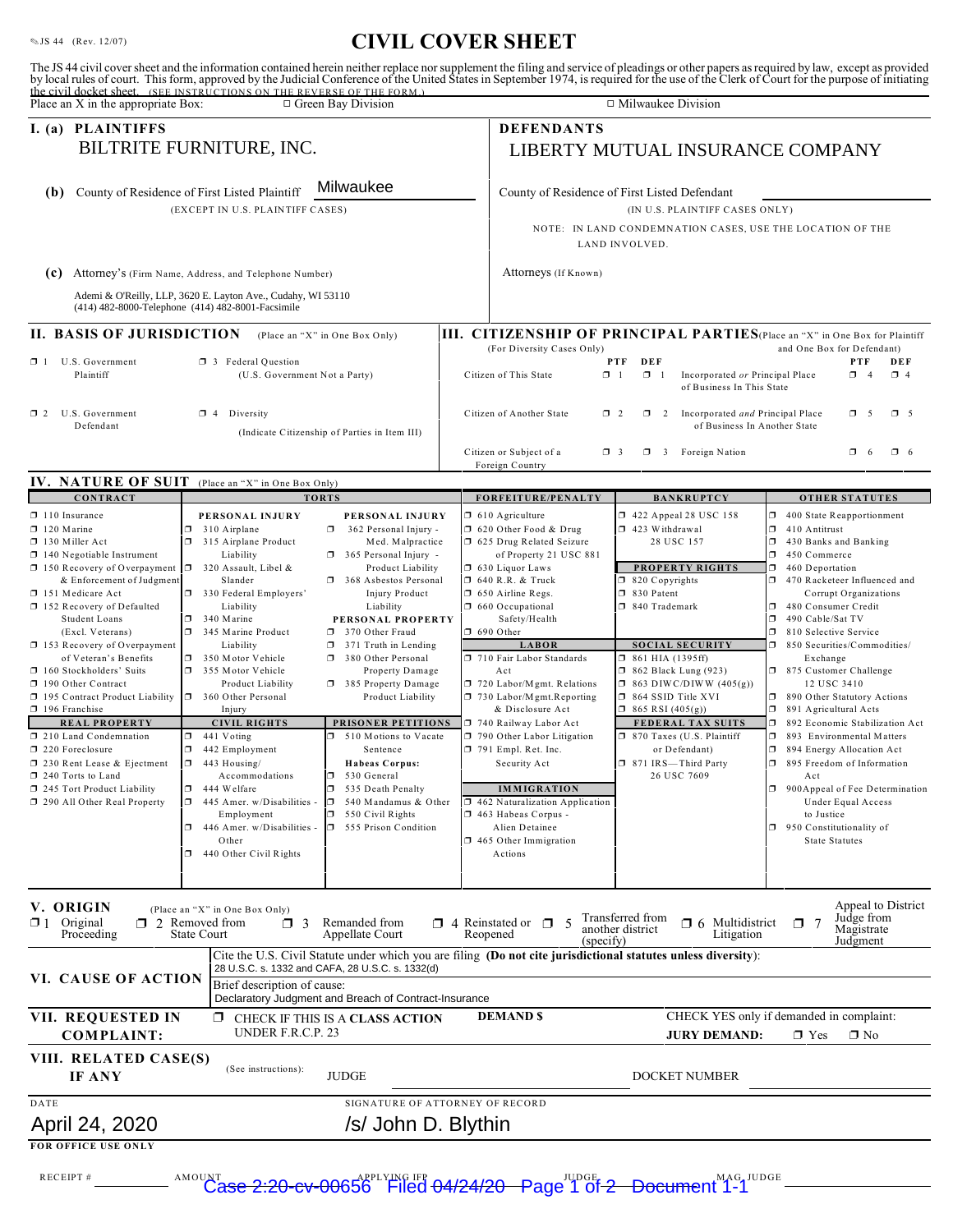#### **INSTRUCTIONS FOR ATTORNEYS COMPLETING CIVIL COVER SHEET FORM JS 44**

#### Authority For Civil Cover Sheet

The JS 44 civil cover sheet and the information contained herein neither replaces nor supplements the filings and service of pleading or other papers as required by law, except as provided by local rules of court. This form, approved by the Judicial Conference of the United States in September 1974, is required for the use of the Clerk of Court for the purpose of initiating the civil docket sheet. Consequently, a civil cover sheet is submitted to the Clerk of Court for each civil complaint filed. The attorney filing a case should complete the form as follows:

**I. (a) Plaintiffs-Defendants.** Enter names (last, first, middle initial) of plaintiff and defendant. If the plaintiff or defendant is a government agency, use only the full name or standard abbreviations. If the plaintiff or defendant is an official within a government agency, identify first the agency and then the official, giving both name and title.

(b) County of Residence. For each civil case filed, except U.S. plaintiff cases, enter the name of the county where the first listed plaintiff resides at the time of filing. In U.S. plaintiff cases, enter the name of the county in which the first listed defendant resides at the time of filing. (NOTE: In land condemnation cases, the county of residence of the "defendant" is the location of the tract of land involved.)

(c) Attorneys. Enter the firm name, address, telephone number, and attorney of record. If there are several attorneys, list them on an attachment, noting in this section "(see attachment)".

 **II. Jurisdiction**. The basis of jurisdiction is set forth under Rule 8(a), F.R.C.P., which requires that jurisdictions be shown in pleadings. Place an "X" in one of the boxes. If there is more than one basis of jurisdiction, precedence is given in the order shown below.

United States plaintiff. (1) Jurisdiction based on 28 U.S.C. 1345 and 1348. Suits by agencies and officers of the United States are included here.

United States defendant. (2) When the plaintiff is suing the United States, its officers or agencies, place an "X" in this box.

Federal question. (3) This refers to suits under 28 U.S.C. 1331, where jurisdiction arises under the Constitution of the United States, an amendment to the Constitution, an act of Congress or a treaty of the United States. In cases where the U.S. is a party, the U.S. plaintiff or defendant code takes precedence, and box 1 or 2 should be marked.

Diversity of citizenship. (4) This refers to suits under 28 U.S.C. 1332, where parties are citizens of different states. When Box 4 is checked, the citizenship of the different parties must be checked. (See Section III below; federal question actions take precedence over diversity cases.)

**III. Residence (citizenship) of Principal Parties.** This section of the JS 44 is to be completed if diversity of citizenship wasindicated above. Mark this section for each principal party.

**IV. Nature of Suit**. Place an "X" in the appropriate box. If the nature of suit cannot be determined, be sure the cause of action, in Section VI below, is sufficient to enable the deputy clerk or the statistical clerks in the Administrative Office to determine the nature of suit. If the cause fits more than one nature of suit, select the most definitive.

**V. Origin**. Place an "X" in one of the seven boxes.

Original Proceedings. (1) Cases which originate in the United States district courts.

Removed from State Court. (2) Proceedings initiated in state courts may be removed to the district courts under Title 28 U.S.C., Section 1441. When the petition for removal is granted, check this box.

Remanded from Appellate Court. (3) Check this box for cases remanded to the district court for further action. Use the date of remand as the filing date.

Reinstated or Reopened. (4) Check this box for cases reinstated or reopened in the district court. Use the reopening date as the filing date.

Transferred from Another District. (5) For cases transferred under Title 28 U.S.C. Section 1404(a). Do not use this for within district transfers or multidistrict litigation transfers.

Multidistrict Litigation. (6) Check this box when a multidistrict case is transferred into the district under authority of Title 28 U.S.C. Section 1407. When this box is checked, do not check (5) above.

Appeal to District Judge from Magistrate Judgment. (7) Check this box for an appeal from a magistrate judge's decision.

**VI. Cause of Action**. Report the civil statute directly related to the cause of action and give a brief description of the cause. **Do not cite jurisdictional statutes unless diversity.** Example: U.S. Civil Statute: 47 USC 553<br>Brief Description: <u>Unauthorized reception of cable service</u>

**VII. Requested in Complaint**. Class Action. Place an "X" in this box if you are filing a class action under Rule 23, F.R.Cv.P.

Demand. In this space enter the dollar amount (in thousands of dollars) being demanded or indicate other demand such as a preliminary injunction.

Jury Demand. Check the appropriate box to indicate whether or not a jury is being demanded.

**VIII. Related Cases**. This section of the JS 44 is used to reference related pending cases if any. If there are related pending cases, insert the docket numbers and the corresponding judge names for such cases.

**Date and Attorney Signature**. Date and sign the civil cover sheet.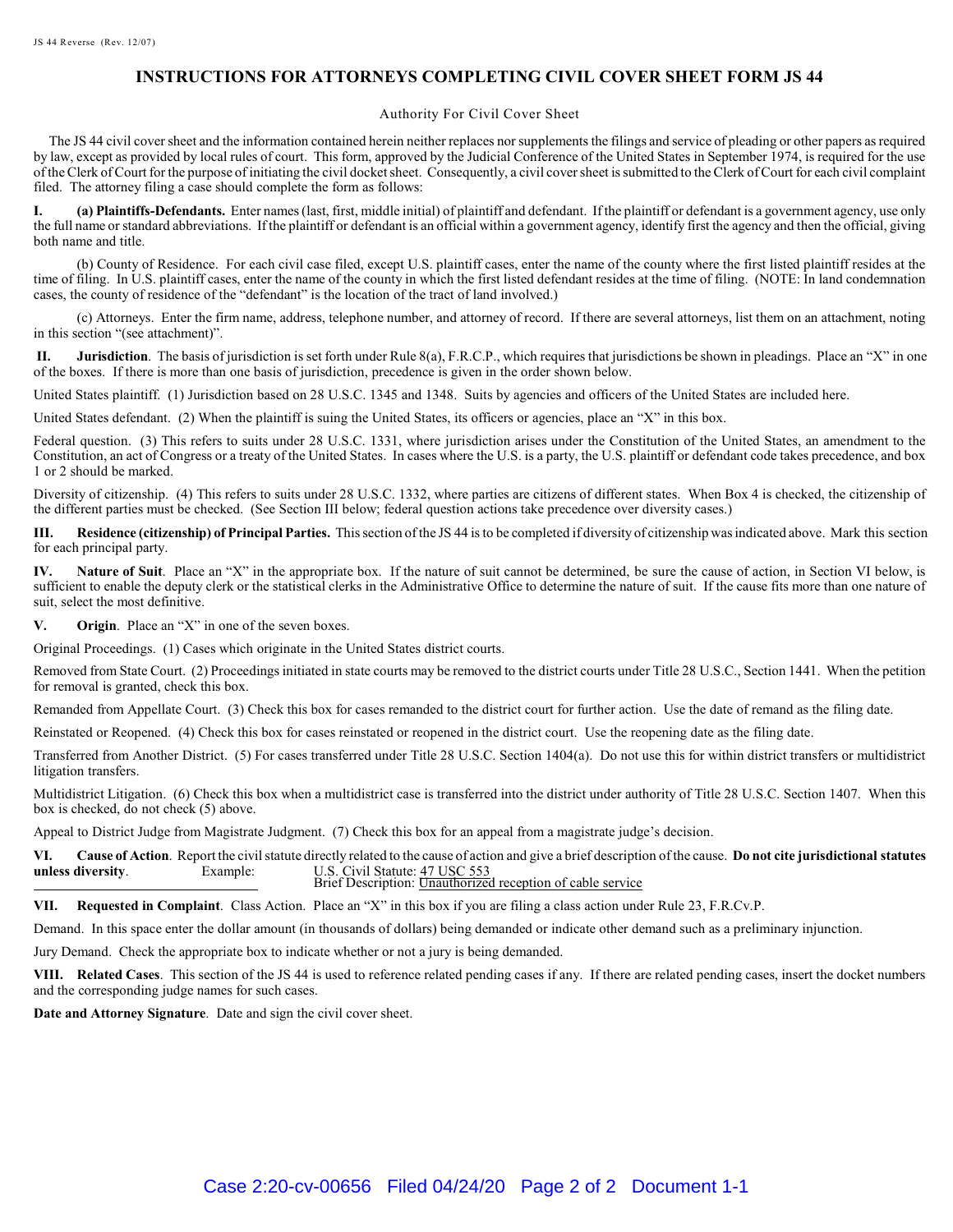# UNITED STATES DISTRICT COURT

for the Eastern District of Wisconsin

| BILTRITE FURNITURE, INC.         |                            |
|----------------------------------|----------------------------|
| Plaintiff(s)                     |                            |
| V.                               | Civil Action No. 20-cv-656 |
|                                  |                            |
|                                  |                            |
| LIBERTY MUTUAL INSURANCE COMPANY |                            |
| Defendant(s)                     |                            |

#### **SUMMONS IN A CIVIL ACTION**

To: *(Defendant's name and address)*

LIBERTY MUTUAL INSURANCE COMPANY 175 BERKELEY ST BOSTON, MA 02116

A lawsuit has been filed against you.

Within 21 days after service of this summons on you (not counting the day you receive it) – or 60 days if you are the United States or a United States agency, or an officer or employee of the United States described in Fed. R. Civ. P.  $12(a)(2)$  or  $(3)$  – you must serve on the plaintiff an answer to the attached complaint or a motion under Rule 12 of the Federal Rules of Civil Procedure. The answer or motion must be served on the plaintiff or the plaintiff's attorney, whose name and address are: John D. Blythin

Ademi & O'Reilly, LLP 3620 East Layton Avenue Cudahy, WI 53110

If you fail to respond, judgment by default will be entered against you for the relief demanded in the complaint. You also must file your answer or motion with the court.

*STEPHEN C. DRIES, CLERK OF COURT* 

Date:

*Signature of Clerk or Deputy Clerk*